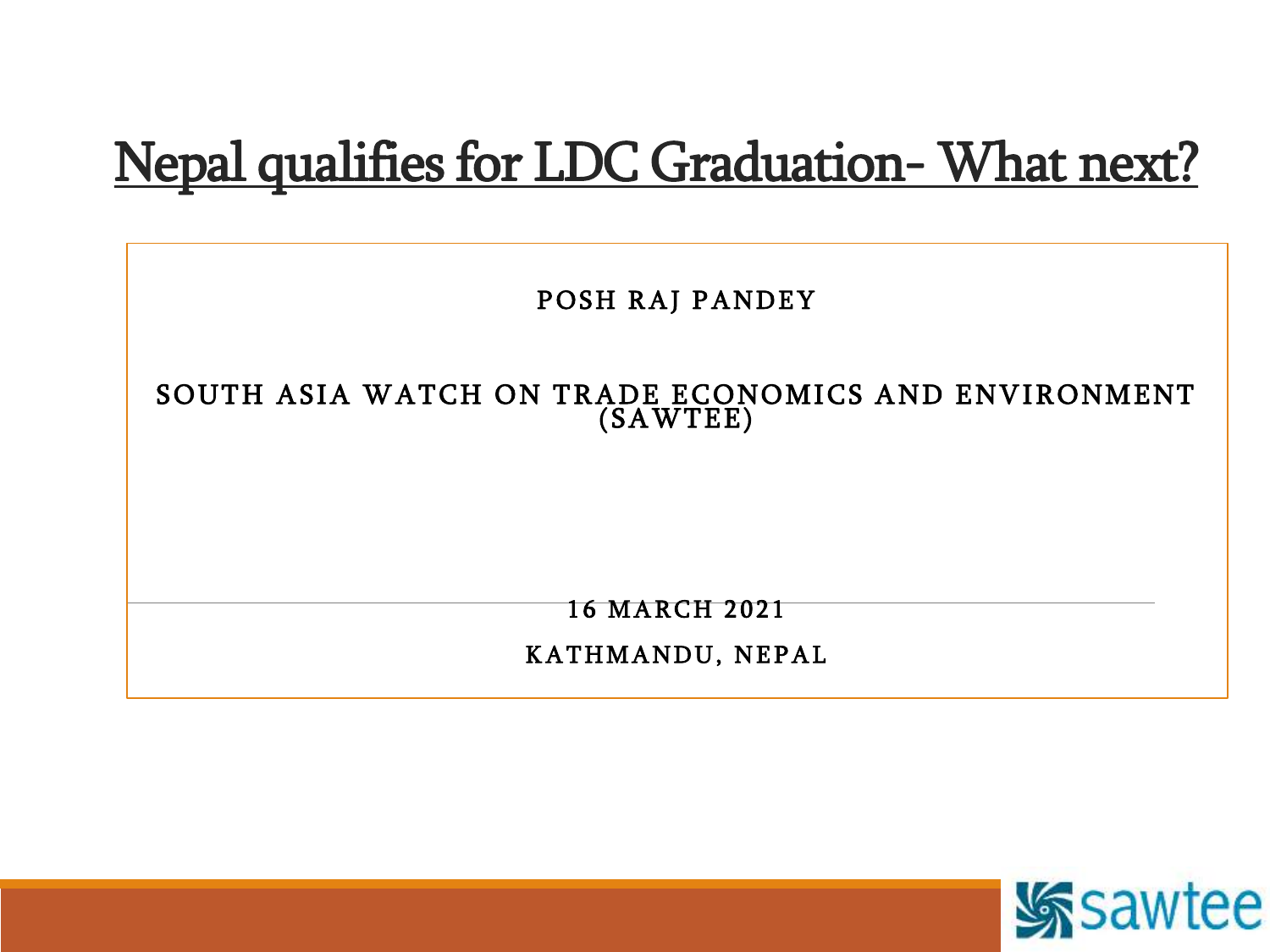## Structure of Presentation

## Background

Creation of LDC category

- Inclusion and Graduation Criterion
- International Support Measures for LDCs

## Nepal in LDC category Performance in LDC criteria Impact of graduation

Moving forward

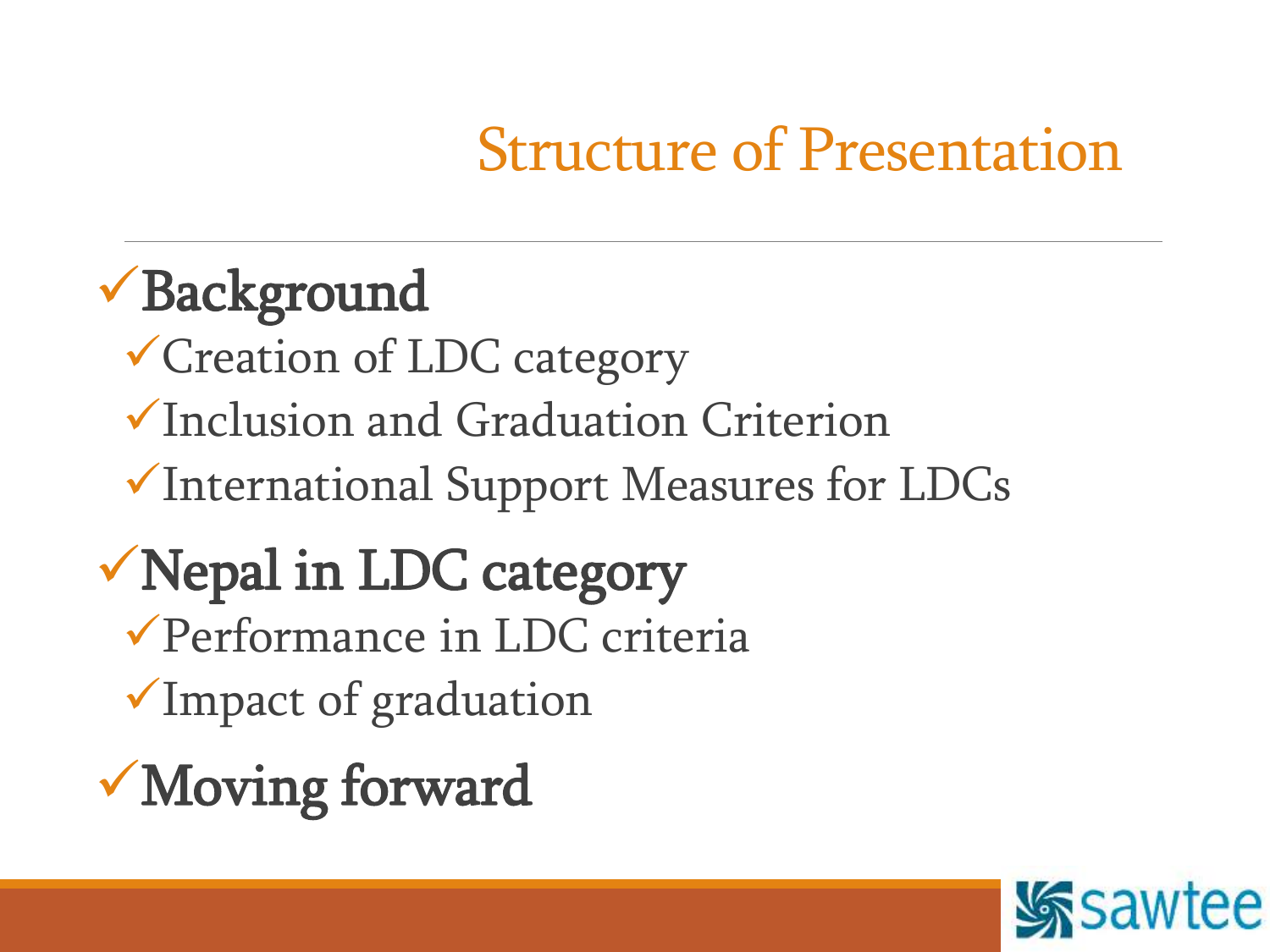# Background: creation of LDC category

- **-Least developed country (LDC) category was established by** the United Nations General Assembly in 1971 as a group of low-income countries with structural handicaps that hamper their development and growth,
- Nepal along with other 24 low-income countries were identified as LDCs at the time of its inception,
- International community recognized that LDCs need special support to overcome development obstacles.

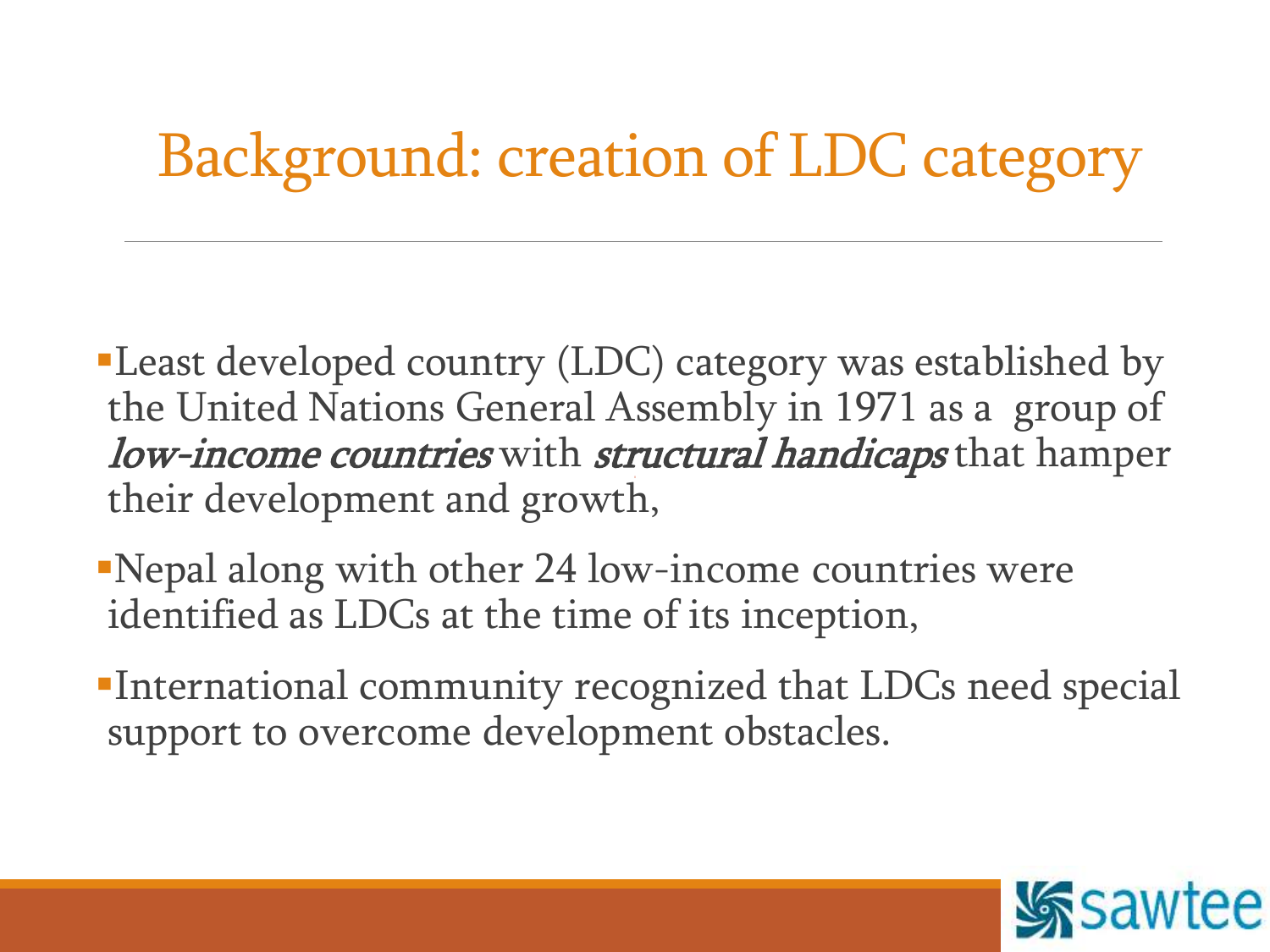# Background : LDC Criteria



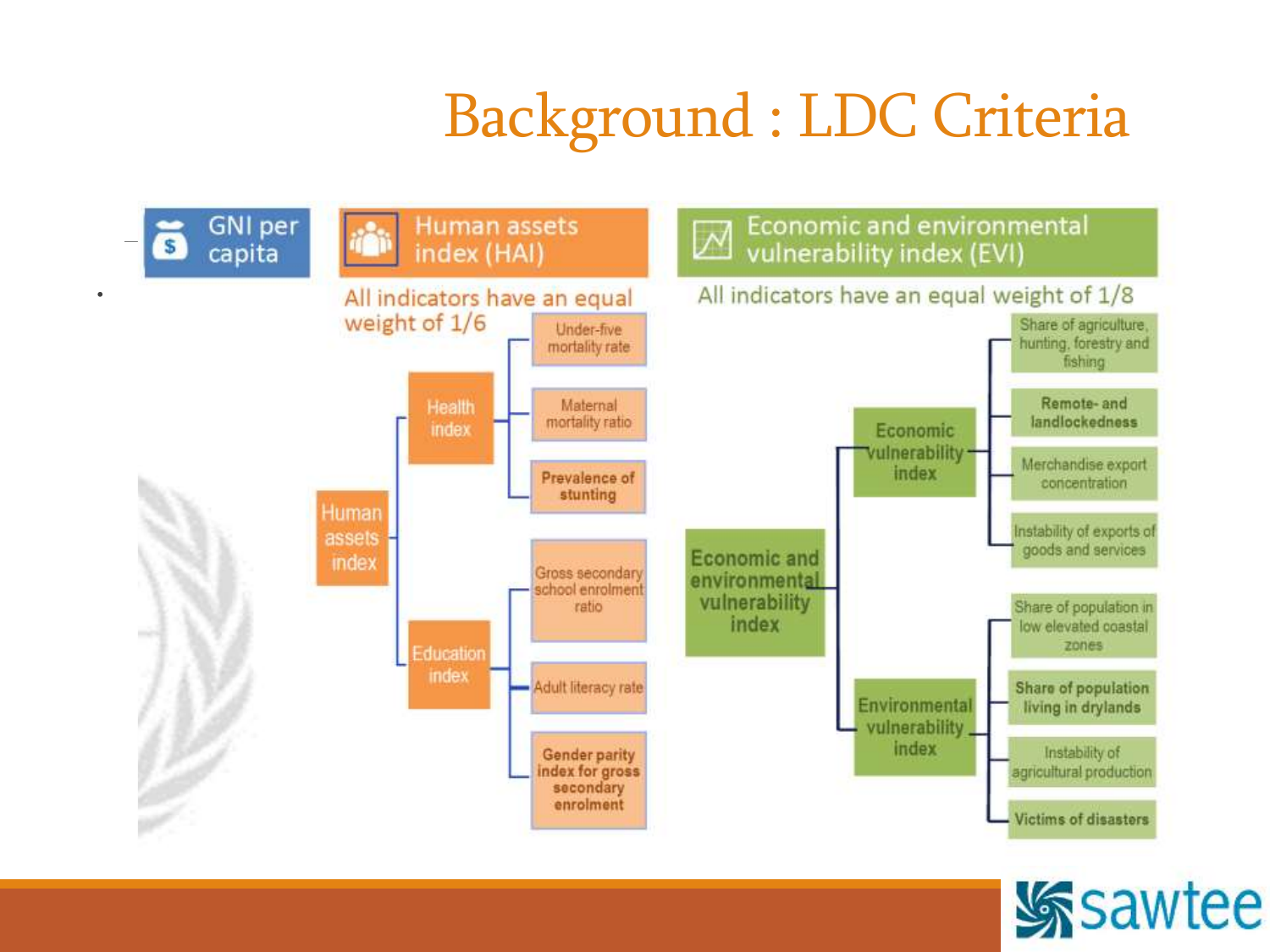#### Background: LDC Inclusion and Graduation Criteria

| Indicators                                   | <b>2021 Triennial Review</b> |            |  |
|----------------------------------------------|------------------------------|------------|--|
|                                              | Inclusion                    | Graduation |  |
| Per capita GNP (US\$)                        | 1018                         | 1222       |  |
| Human Assets Index (HAI)                     | &50                          | >66        |  |
| <b>Economic Vulnerability Index</b><br>(EVI) | >36                          | < 32       |  |

..

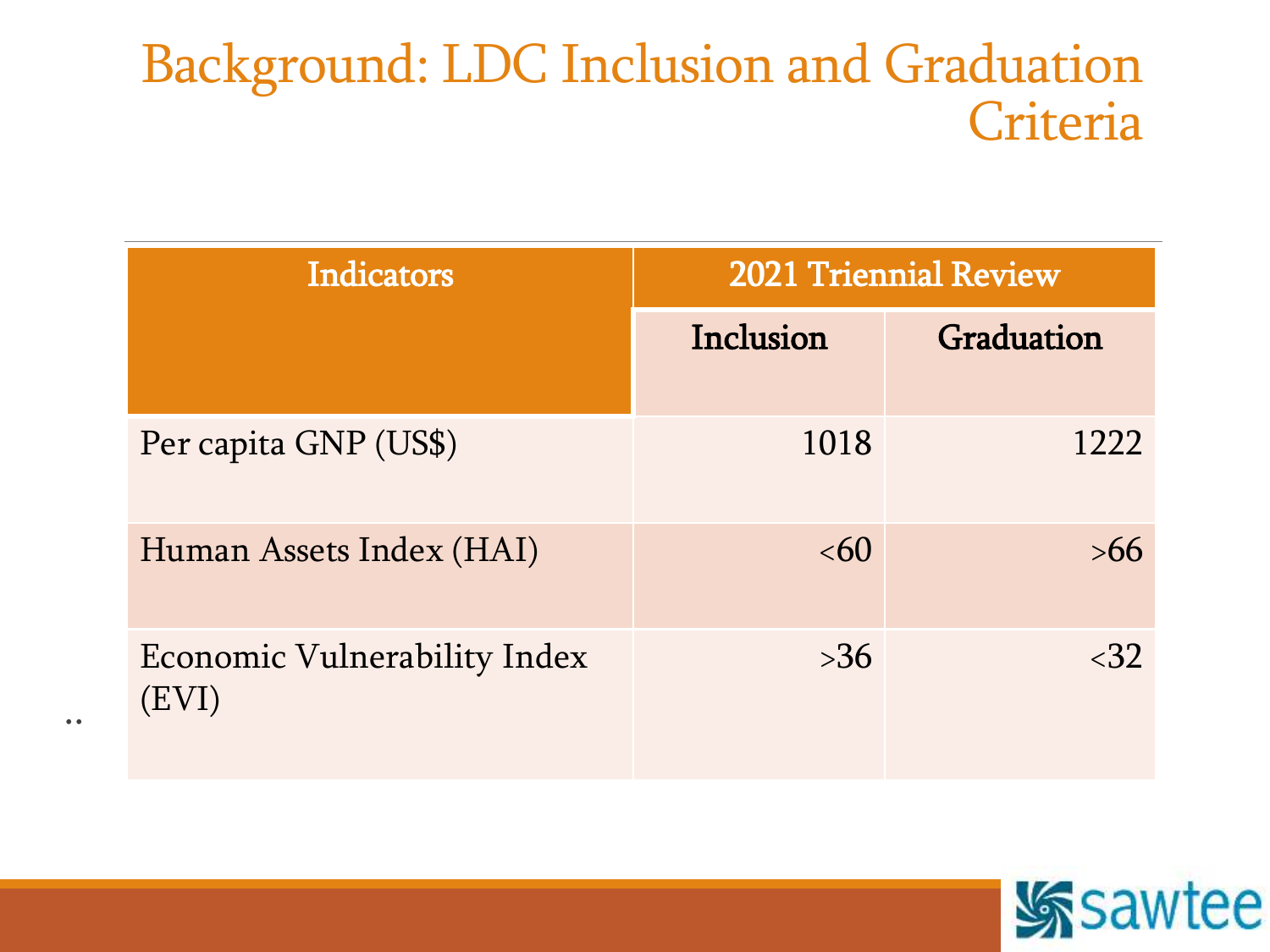## Map of LDCs in 2021



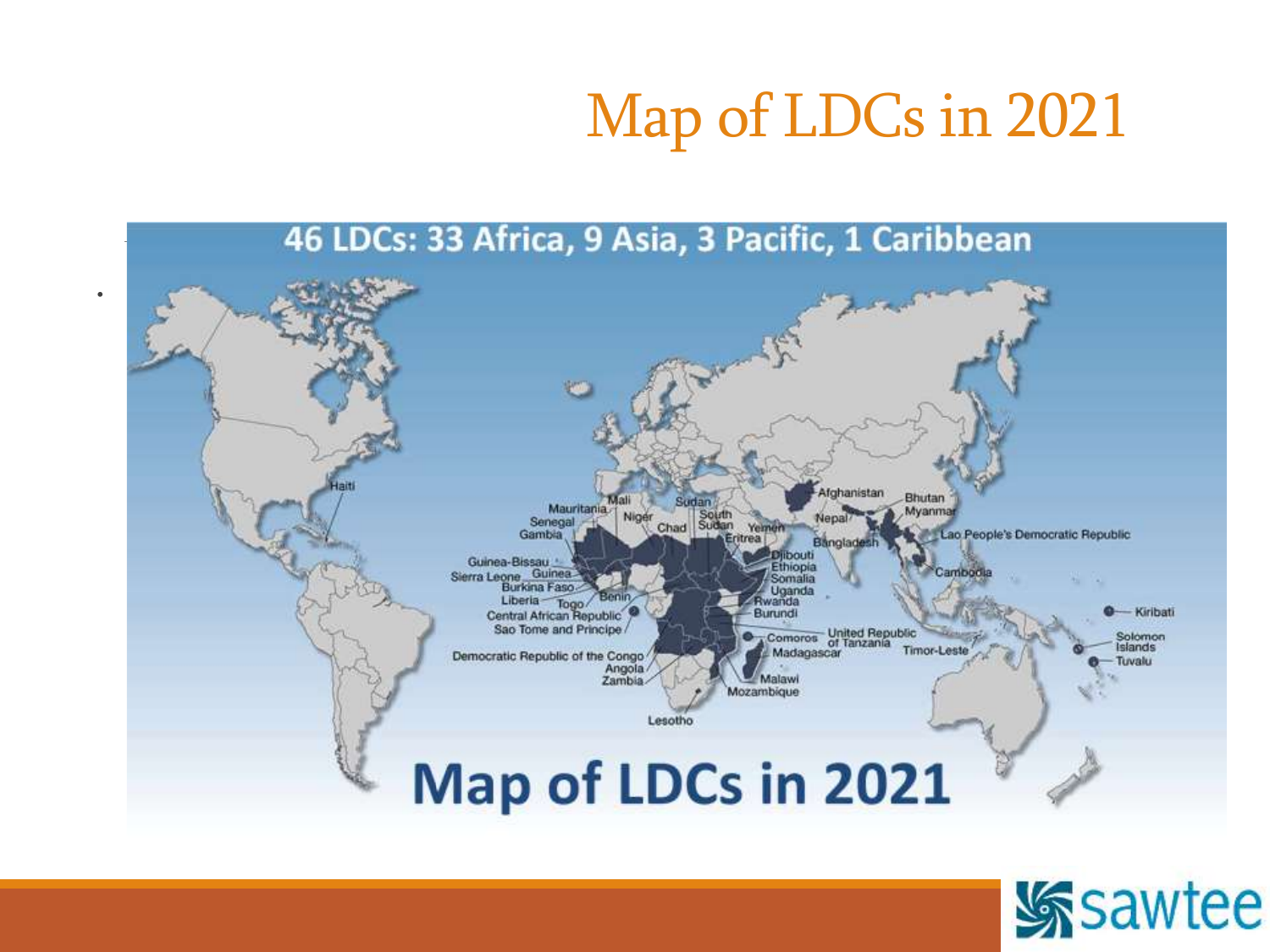## Background: International Supports Measures (ISMs) for LDCs

#### $\sqrt{T}$ rade –related support measures

- $\sqrt{\text{Preferential market access}}$  for goods
- $\sqrt{\text{Preferential treatment}}$  for service and service suppliers
- $\checkmark$  Special treatment regarding obligations and flexibilities under WTO rules
- Development cooperation
- Exclusive mechanism for LDCs

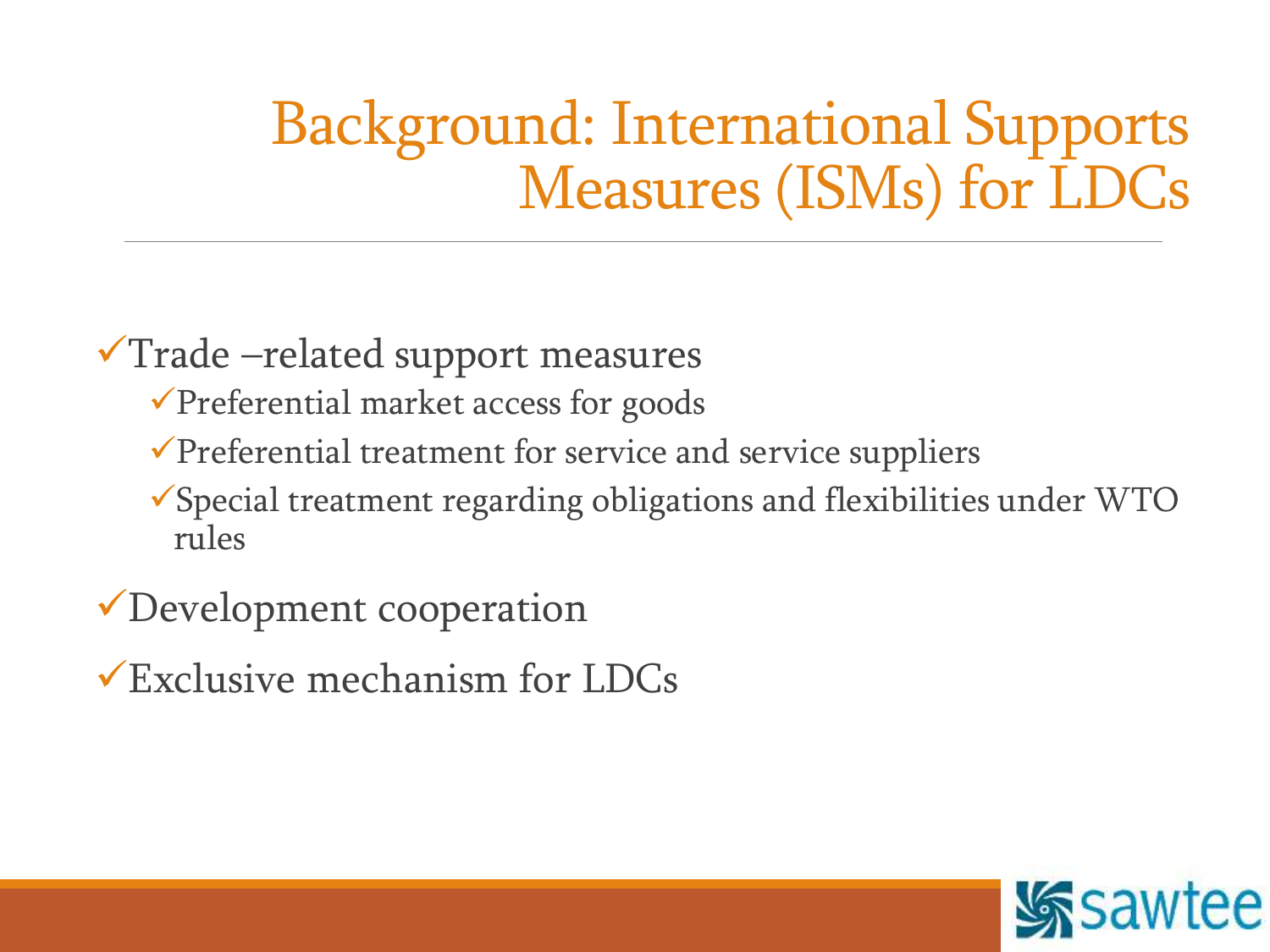## Preferential Market Access for Goods (1)

| <b>Market</b>  | Duty free tariff line coverage and major exclusions                                                                                  |
|----------------|--------------------------------------------------------------------------------------------------------------------------------------|
| Australia      | 100 percent duty-free, quota-free entry (DFQF)                                                                                       |
| Canada         | 98.6 percent DFQF (Exclusion: dairy and other animal products,<br>meat, meat preparation, cereal products)                           |
| Chile          | 99.5 percent DFQF (Exclusion: cereals, sugar, milling products)                                                                      |
| China          | 96.6 percent DFQF (Exclusion: chemicals, transport vehicles,<br>machinery and mechanical appliances, electrical machinery,<br>paper) |
| European Union | 99.8 percent DFQF (Exclusion: arms and ammunition)                                                                                   |
| Iceland        | 91.8 percent DFQF (Exclusion: meat, food preparation, vegetables,<br>dairy and other animal products, plants and trees)              |
| India          | 95.1 percent DFQF (Exclusion: plastics, coffee and tea, alcoholic<br>beverages, tobacco, food residues)                              |
| Japan          | 97.9 percent DFQF (Exclusion: fish and crustaceans, footwear,<br>milling products, cereal products, sugar)                           |

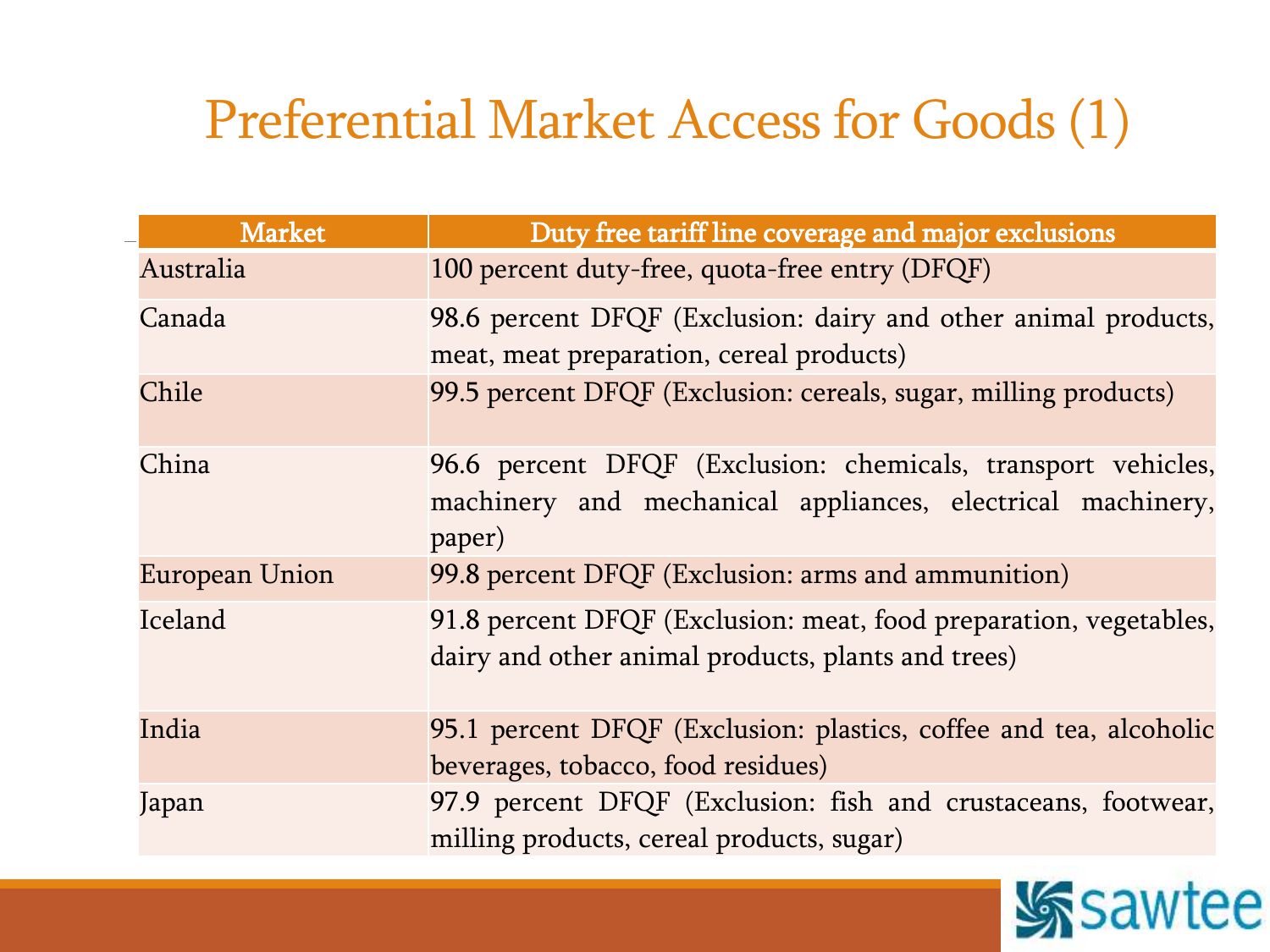## Preferential Market Access for Goods (2)

| <b>Market</b>             | Duty free tariff line coverage and major exclusions                |  |  |
|---------------------------|--------------------------------------------------------------------|--|--|
| Republic of Korea         | 89.9 percent DFQF (Exclusion: fish and crustaceans, mineral        |  |  |
|                           | fuels, oil seeds and oleaginous fruits, wood products, vegetables) |  |  |
| New Zealand               | 100 percent DFQF                                                   |  |  |
| <b>Norway</b>             | 100 percent DFQF                                                   |  |  |
| <b>Russian Federation</b> | 37.1 percent DFQF (Exclusion: machinery and mechanical             |  |  |
|                           | appliances, chemicals, electrical machinery, iron and steel        |  |  |
|                           | products, transport vehicles)                                      |  |  |
| Switzerland               | 100 percent DFQF                                                   |  |  |
| <b>Chinese Taipei</b>     | 30.8 percent DFQF (Exclusion: machinery and mechanical             |  |  |
|                           | appliances, chemicals, electrical machinery, fish<br>and           |  |  |
|                           | crustaceans, plastics)                                             |  |  |
| Thailand                  | 70.4 percent DFQF                                                  |  |  |
| Turkey                    | 80.5 per cent DFQF (iron and steel products, fish and              |  |  |
|                           | crustaceans, food preparation, meat, oil and seeds and             |  |  |
|                           | oleaginious fruits)                                                |  |  |
| <b>United States</b>      | 82.2 percent DFQF (apparel and clothing, cotton fibres,            |  |  |
|                           | footwear, diary and other animal products)                         |  |  |

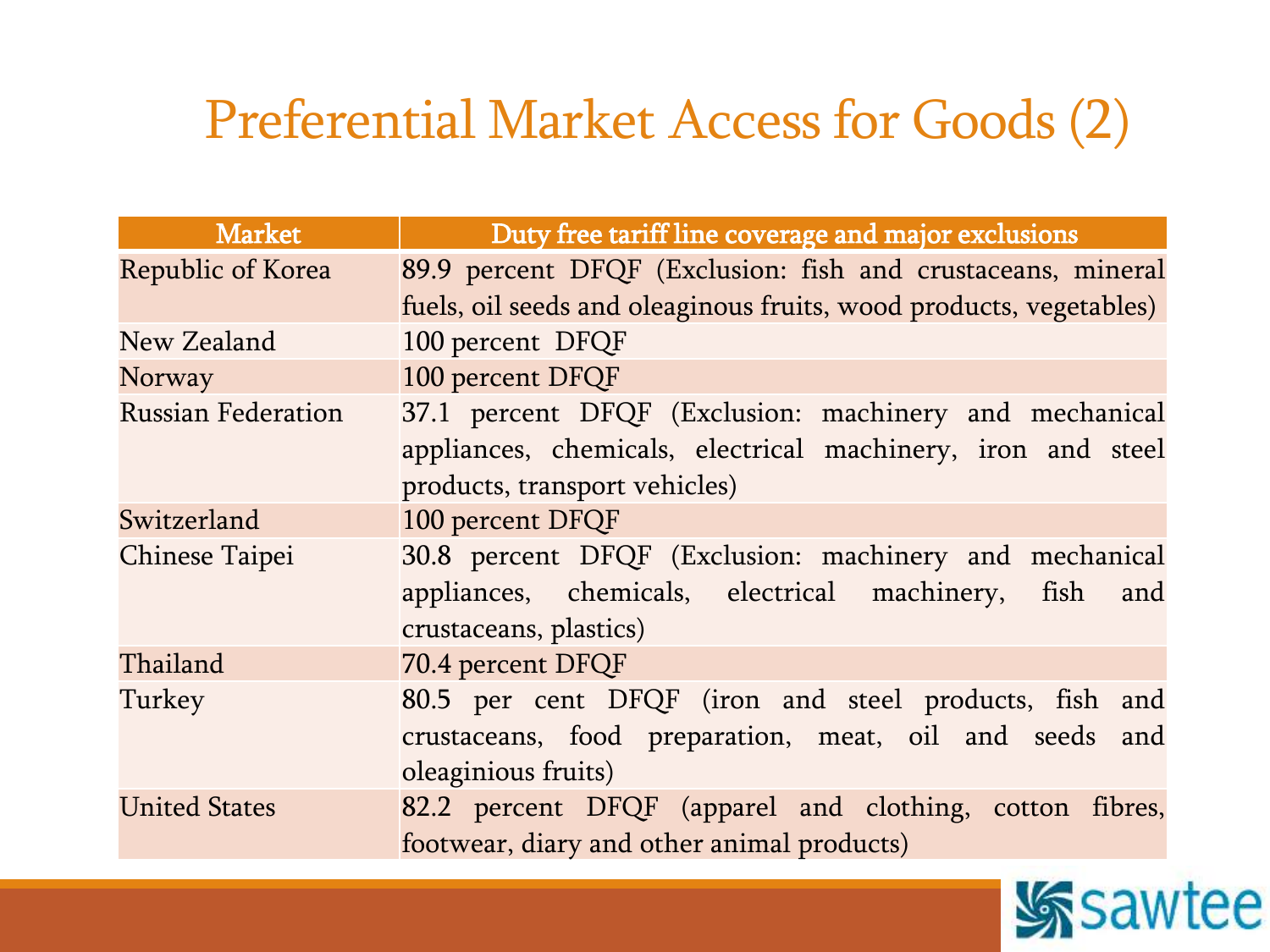## Preferential Treatment for Services and Service Suppliers

' Service Waiver' of Eighth Ministerial Conference, 2011, until December 2030;

 $\sqrt{24}$  notifications from 23 countries- Australia, Brazil, Canada, Chile, China, Hong Kong, Iceland, India, Japan, Korea, Liechtenstein, Mexico, New Zealand, Norway, Panama, Singapore, South Africa, Switzerland, Chinese Taipei, Thailand, Turkey United States, Uruguay and the EU indicating preferential treatment on sectors and modes of supplies;

However, not yet implemented any waiver offer.

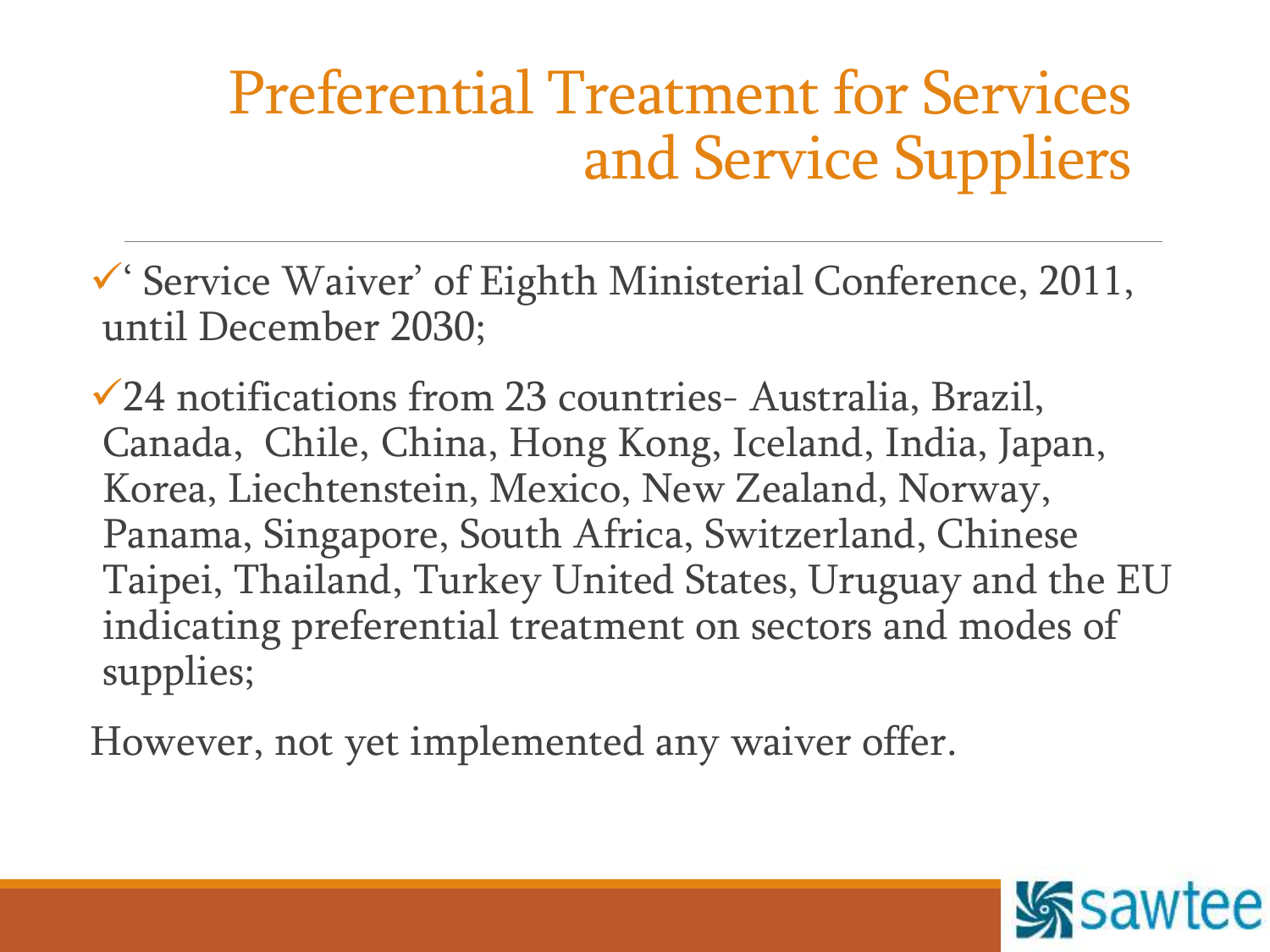## Flexibilities under WTO rules

- Understanding on the Balance of Payments Provision of GATT-simplified procedures,
- Agreement on Agriculture- flexibilities to provide certain export subsidies until 2030, notifications,
- Sanitary and Phytosanitary (SPS) Measures-priority for technical assistance,
- Agreement on Subsidies and Countervailing Measures- flexibility in export subsidies,
- $\checkmark$ Trade Facilitation Agreement- longer notification period,
- Trade-Related Aspects of Intellectual Property Rights (TRIPS)-exemption from applying all substantive TRIPS standards until 1 July 2021 and exemption from protecting pharmaceutical products until 2033;
- Dispute Settlement Understanding- free legal services;
- Trade Policy Review Mechanism- longer period.

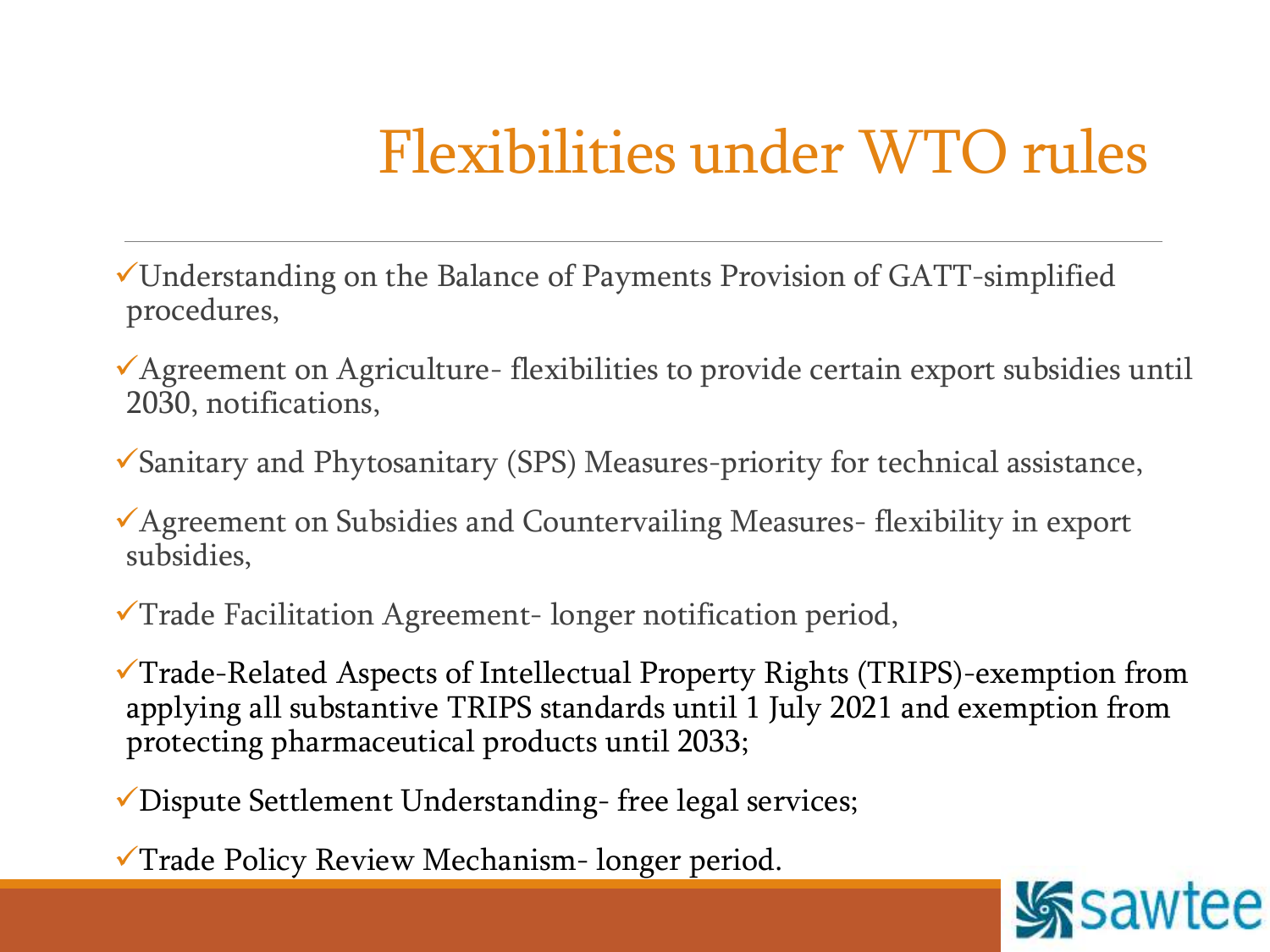## Flexibilities in Regional Groups

#### South Asian Free Trade Agreement (SAFTA)

- $\checkmark$  Nepal has maintained long sensitive list as an LDC member,
- $\checkmark$  Members have smaller sensitive lists for LDCs and India provides DFQF market access,
- $\checkmark$  There are less stringent rules of origin for LDCs
- $\checkmark$  There are special considerations on the application of anti-dumping and/or countervailing measures against LDCs
- There are special provision not to be applied special safeguard measures against products originating in LDC contracting states,

#### $\sqrt{\text{The BIMSTEC}$  Free Trade Area (yet to come into force)

 $\checkmark$  It has less stringent rules of origin for LDCs. The rules of origin applicable to LDC will be 30 per cent plus a change in tariff sub-heading (CTSH), while as a non-LDC the requirement will be 40 per cent,

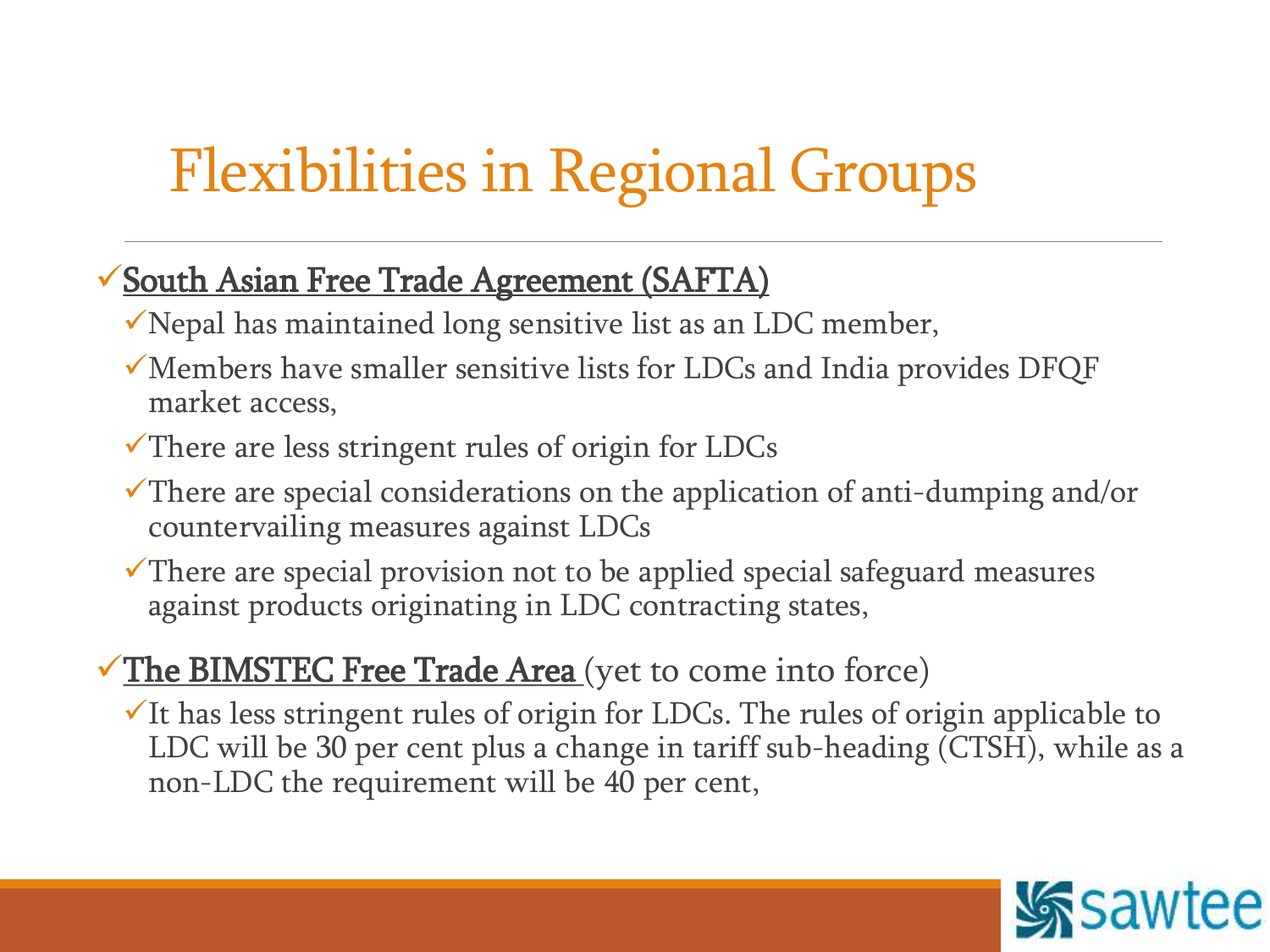# Development Cooperation

Commitment in bilateral ODA flows to LDCs- 0.15 to 0.20 percent of GNI to LDCs

 $\checkmark$  Multilateral development cooperation- UNDP to ensure 60 percent of core resources are allocated to LDCs; UNICEF to allocate 60 per cent of regular resources to LDCs;

 $\checkmark$ Though not reflected in ODA, several organizations, such as UN-DESA, UN- OHRLLS, UN-ESCAP, UNCTAD, UNFCCC and others, provide policy analysis and information services, capacity building, support in obtaining access to information and resources, and advocacy services.

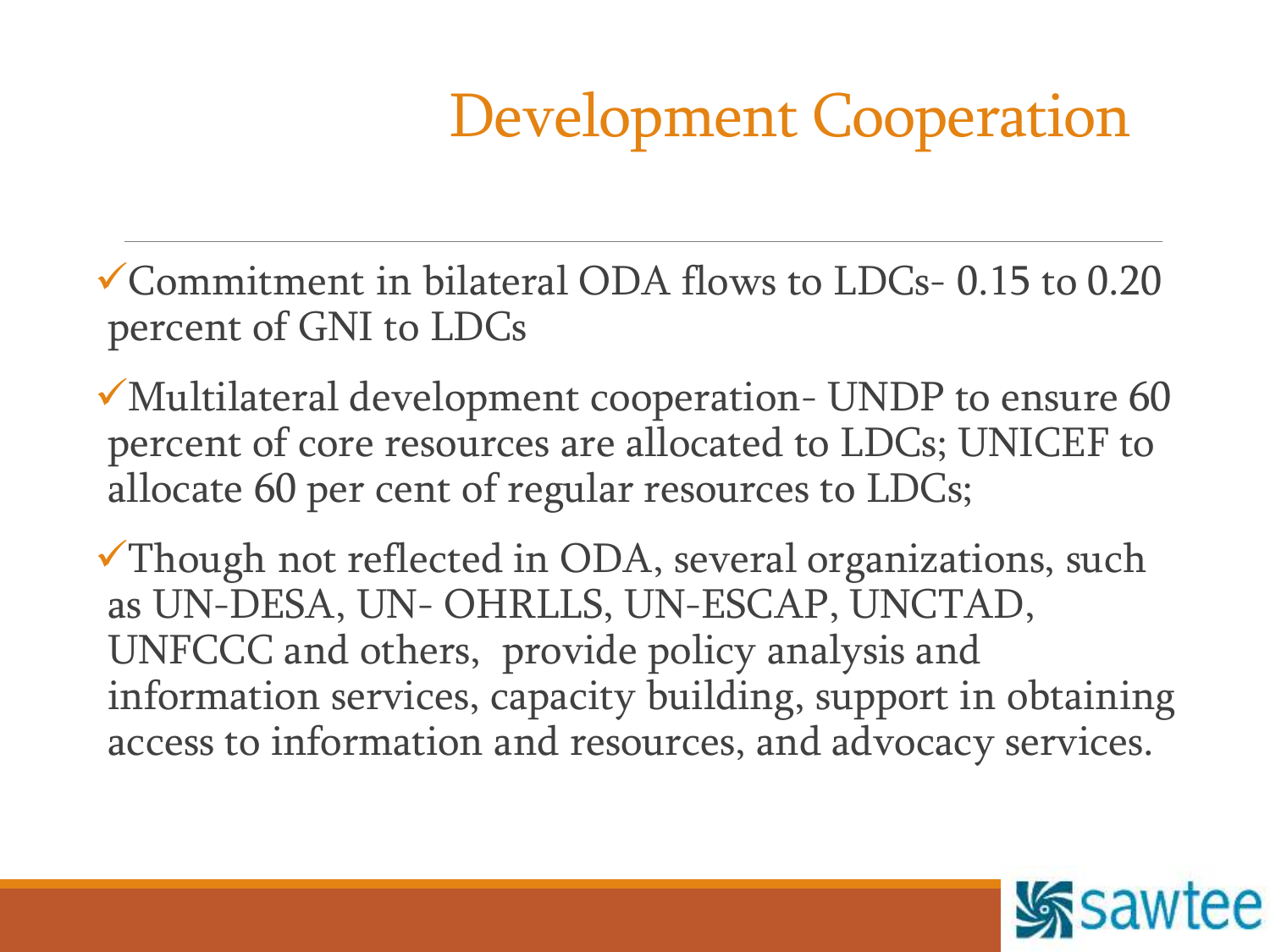# LDC-Specific Mechanisms

- Access to technology: LDC Technology Bank
- Climate change: work programme for LDCs and LDC Fund
- Aid for Trade: Enhanced Integrated Framework
- Investment Support Programme: UNCDF, IDLO and UN-OHRLLS
- Support to participation in the United Nations and other international forum

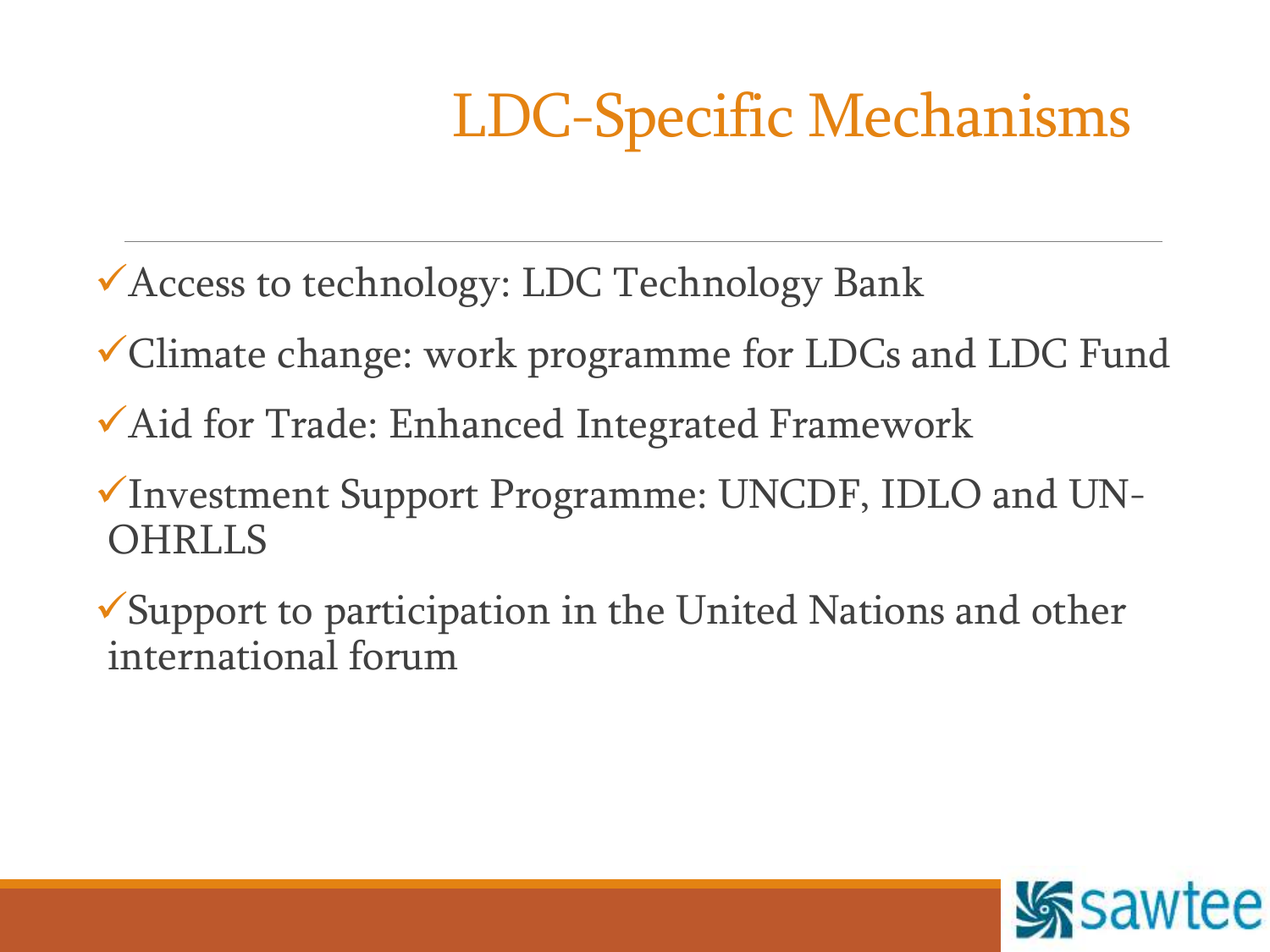#### Nepal's Performance in Graduation Criteria (2021 Triennial Review)



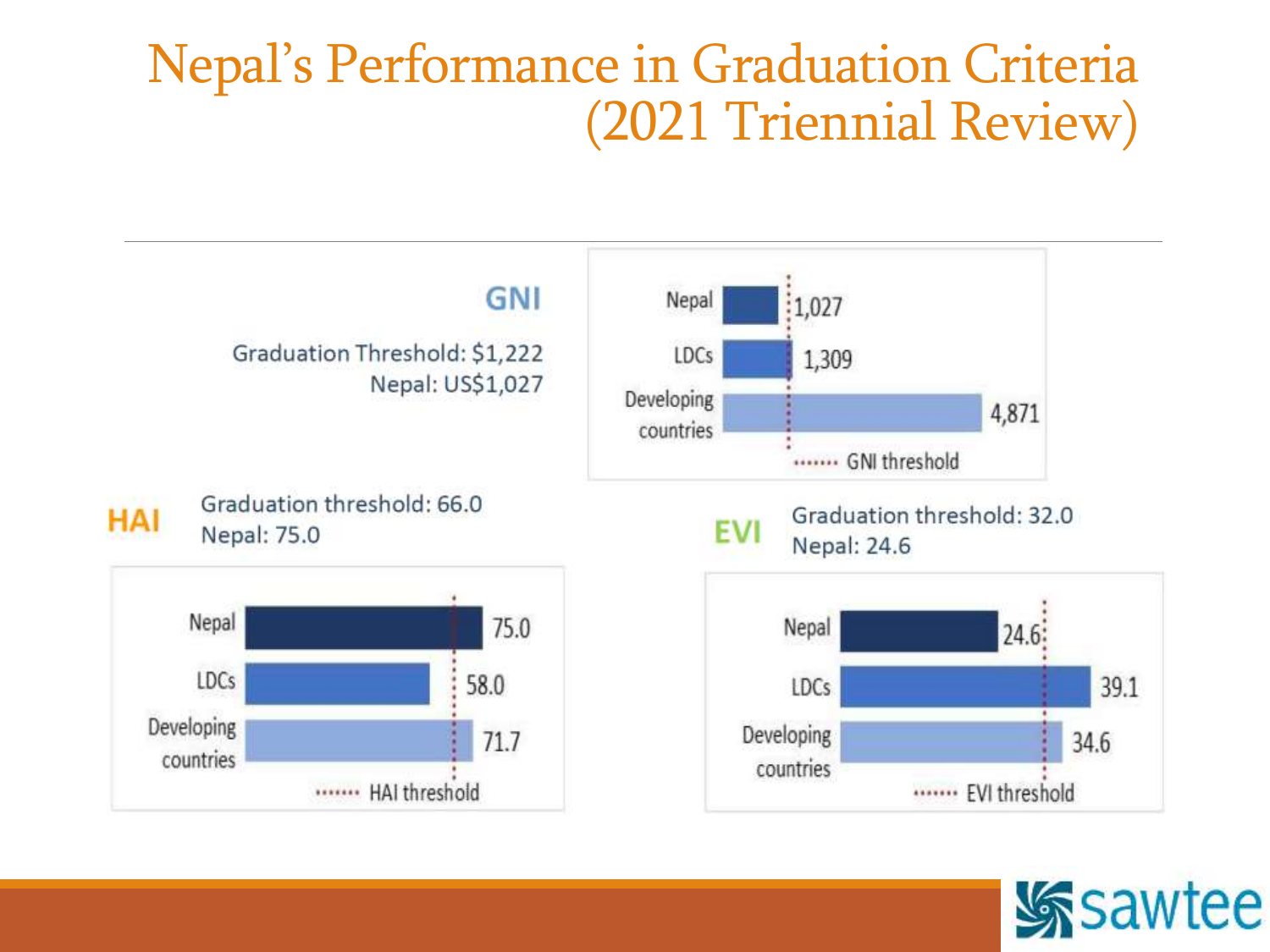### Gross National Income (GNI) per capita

#### Nepal's per capita GNI, US Dollar using Atlas conversion, 2000-2020



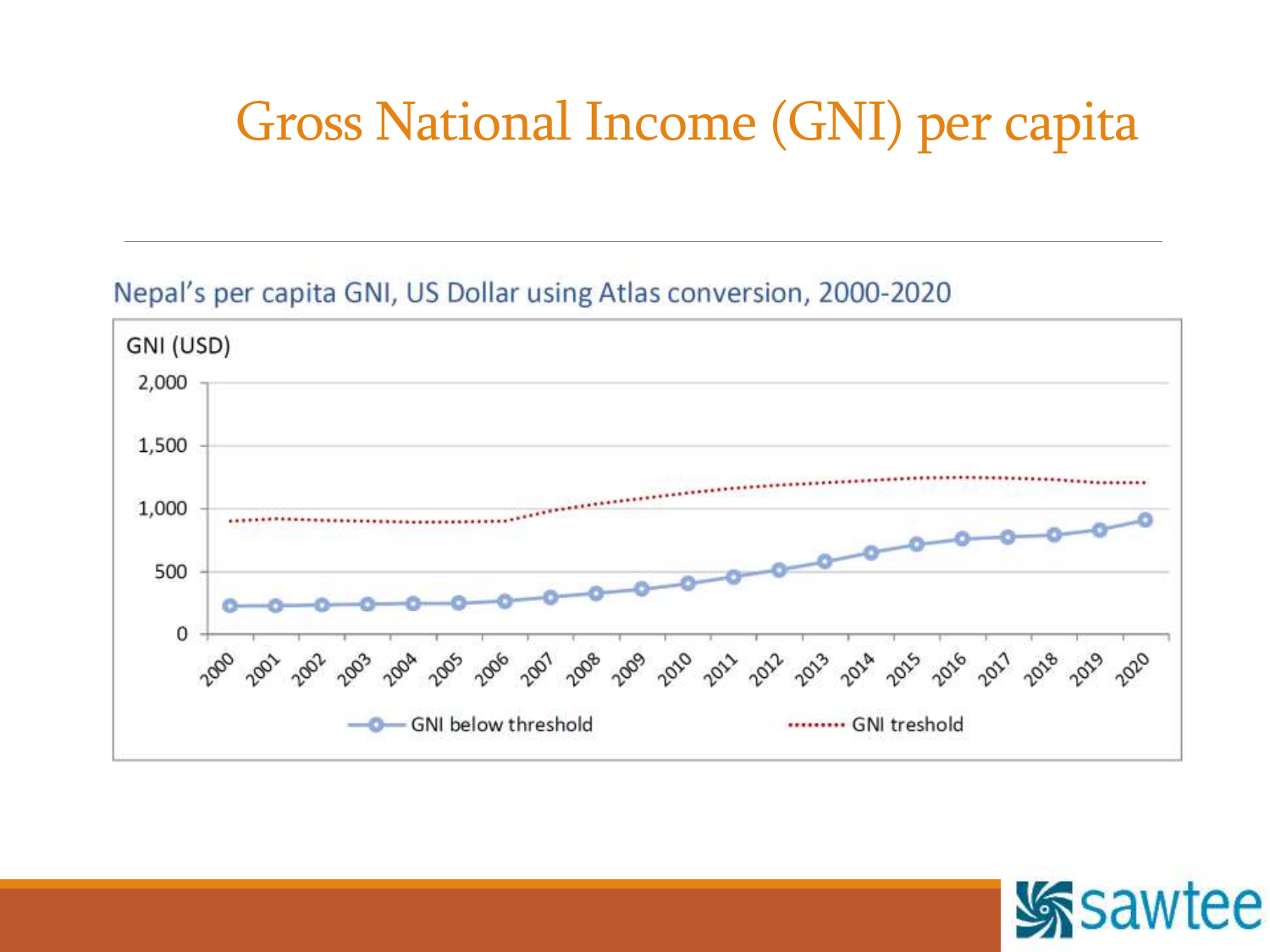## Human Assets Index (HAI)

#### Nepal's HAI (new composition), 2000-2020

.



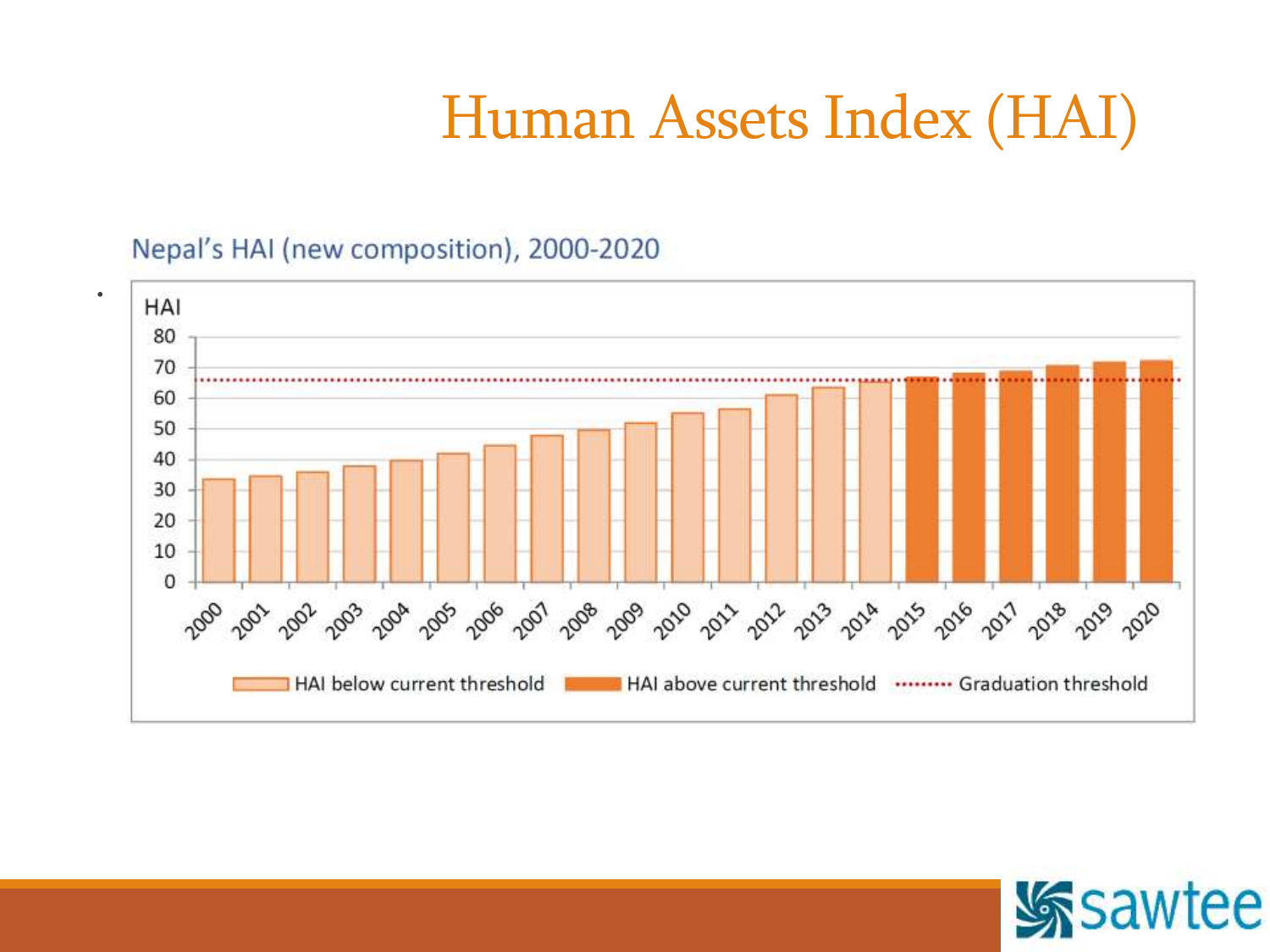#### Economic and Environmental Vulnerability Index (EVI)

#### Nepal's EVI (new composition), 2000-2020



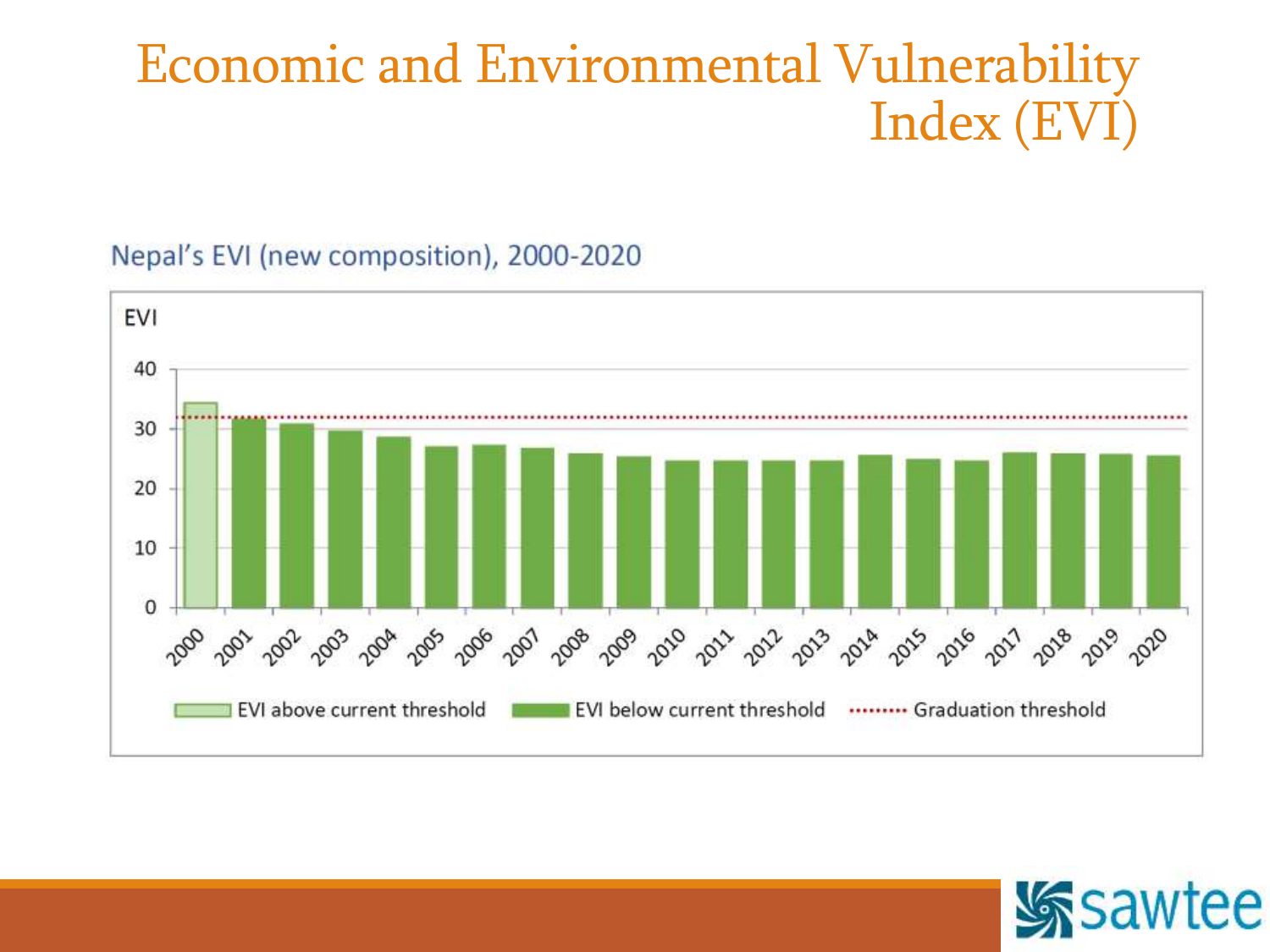### Countries considered for Graduation in 2021

LDCs deferred by CDP in 2018 (third eligibility):

• Nepal

.

• Timor-Leste

LDCs meeting criteria for the second consecutive time:

- \*Bangladesh
- Lao PDR
- Myanmar

Horizontal recommendations due to Covid-19



- $\triangleright$  Extended five-year preparatory period for all countries recommended for graduation in 2021
- → Analyze at 2024 triennial review if extension is needed
- Improve monitoring system; pay special attention to Covid-19 impacts; alert ECOSOC if action is needed

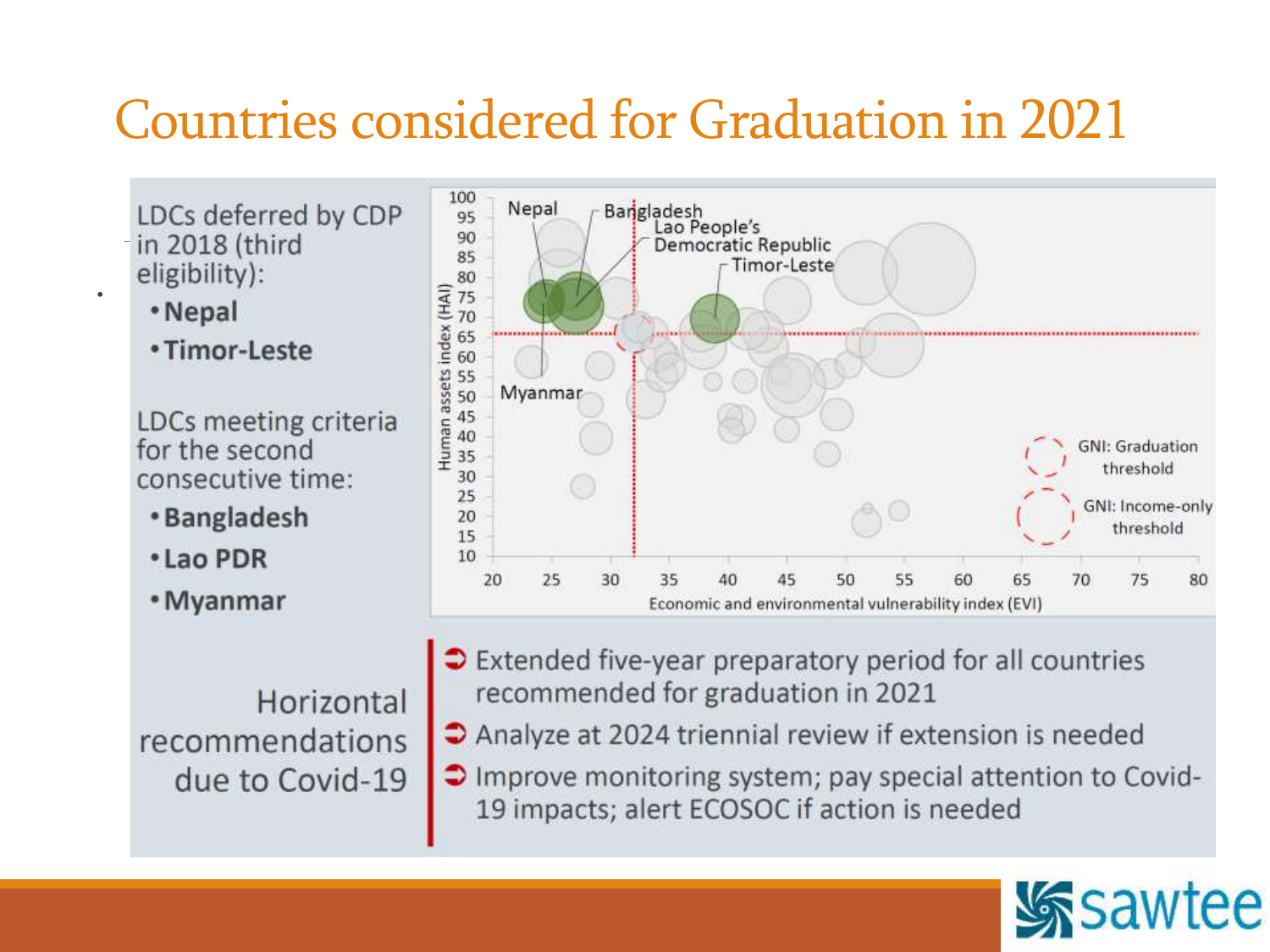#### Impact of Graduation: Preference Utilization



Source: WTO IDB.

..

Note: The figure is based on disaggregated import data for 2015-16 for Australia, Canada, Chile, China, the European Union, India, Japan, the Republic of Korea, Norway, Switzerland, Thailand and the United States.

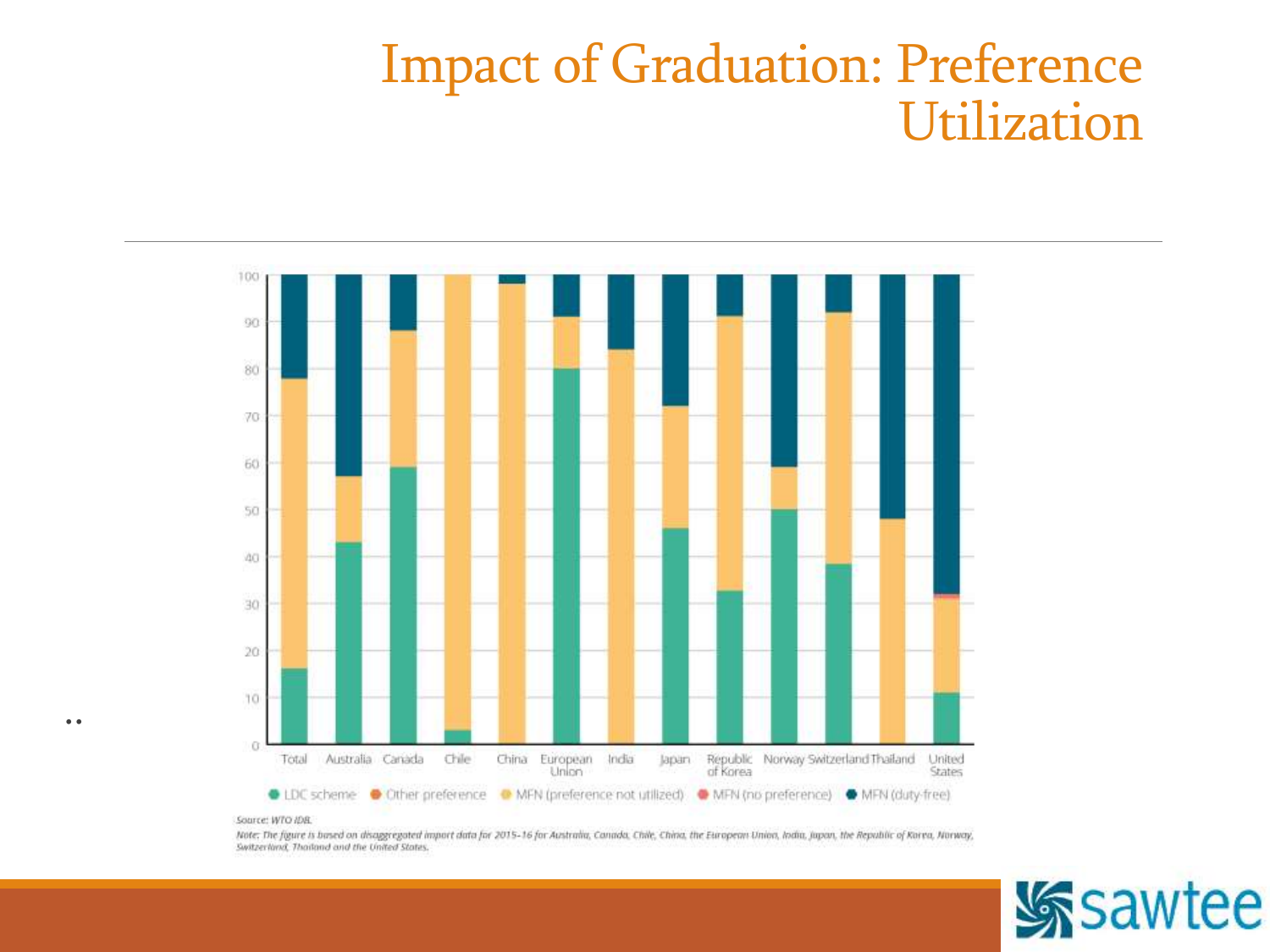## Impact of Graduation : Trade

| Country             | Share in total exports<br>(%) | Impact of graduation<br>(% of total exports) |
|---------------------|-------------------------------|----------------------------------------------|
| Australia           | 0.8                           | 0.64                                         |
| Canada              | 1.0                           | 0.80                                         |
| Chile               | 0.0                           | 0.00                                         |
| China               | 2.8                           | 0.99                                         |
| European Union (EU) | 11.1                          | 10.37                                        |
| India               | 58.9                          | 0.00                                         |
| Japan               | 1.2                           | 1.13                                         |
| Korea               | 0.2                           | 0.13                                         |
| Norway              | 0.2                           | 0.20                                         |
| Switzerland         | 0.4                           | 0.05                                         |
| Chinese Taipei      | 0.1                           | <b>NA</b>                                    |
| Thailand            | 0.1                           | 0.00                                         |
| <b>USA</b>          | 11.9                          | 10.85                                        |

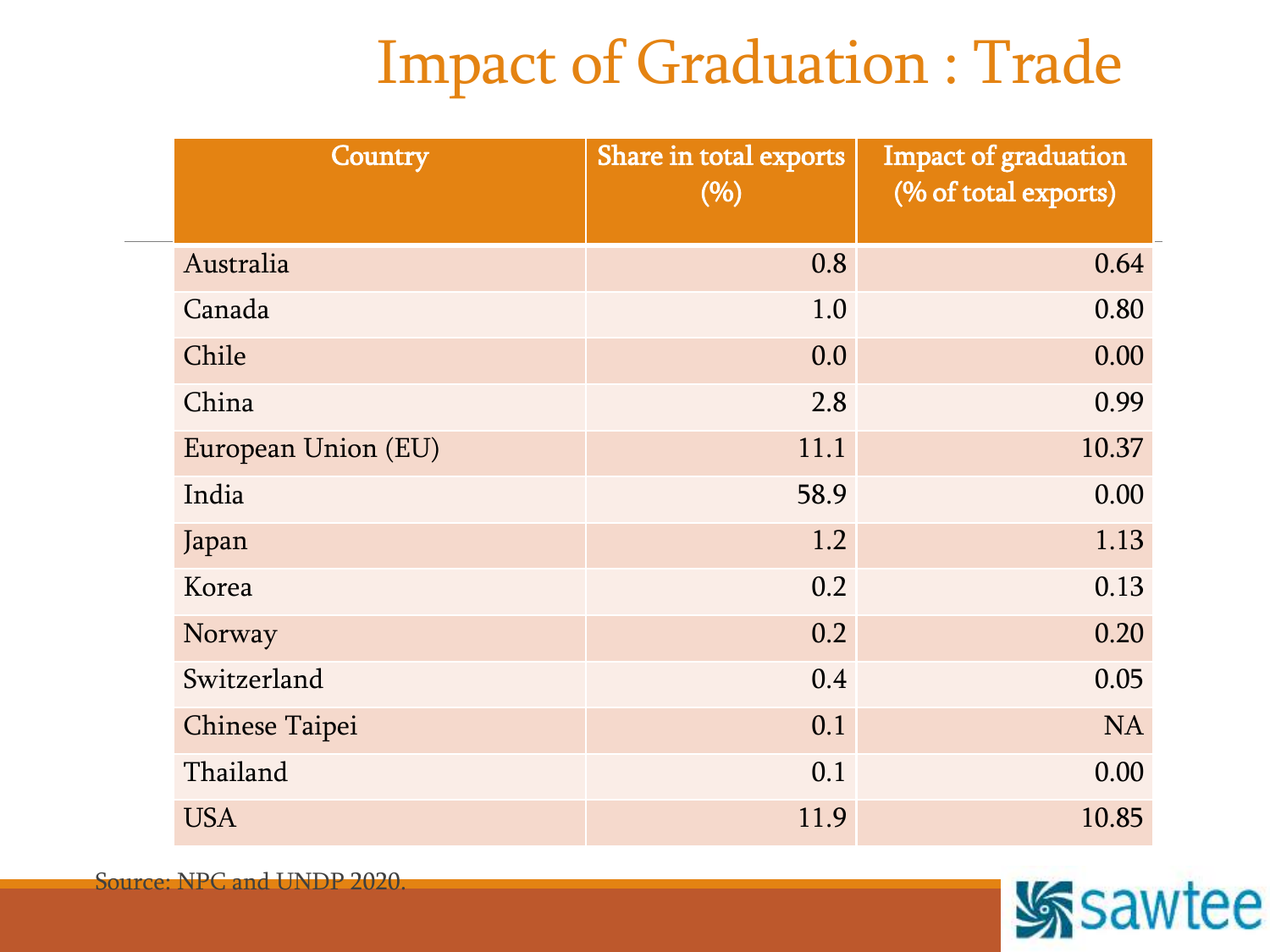#### Impact of Graduation : export value and tariff rates

| Country              | <b>Exports 2016-18</b><br>average \$'000' | Change in<br>export \$'000' | Change in<br>effective tariff<br>rates |
|----------------------|-------------------------------------------|-----------------------------|----------------------------------------|
| European Uniopn      | 107.984                                   | $-20649$<br>$(-19.1\%)$     | 5.63                                   |
| Canada               | 10797                                     | $-1446$<br>$(-13.4\%)$      | 4.96                                   |
| Japan                | 12068                                     | $-1376$<br>$(11.4\%)$       | 3.38                                   |
| China                | 19441                                     | $-136$<br>(0.7)             | 0.07                                   |
| <b>United States</b> | 99,022                                    | $-3118$<br>$(-3.2\%)$       | 0.01                                   |
| Total                | 812796                                    | $-20139$<br>$(-2.5\%)$      | 0.90                                   |

Figures in parenthesis are percentage impact

Source: WTO 2020.

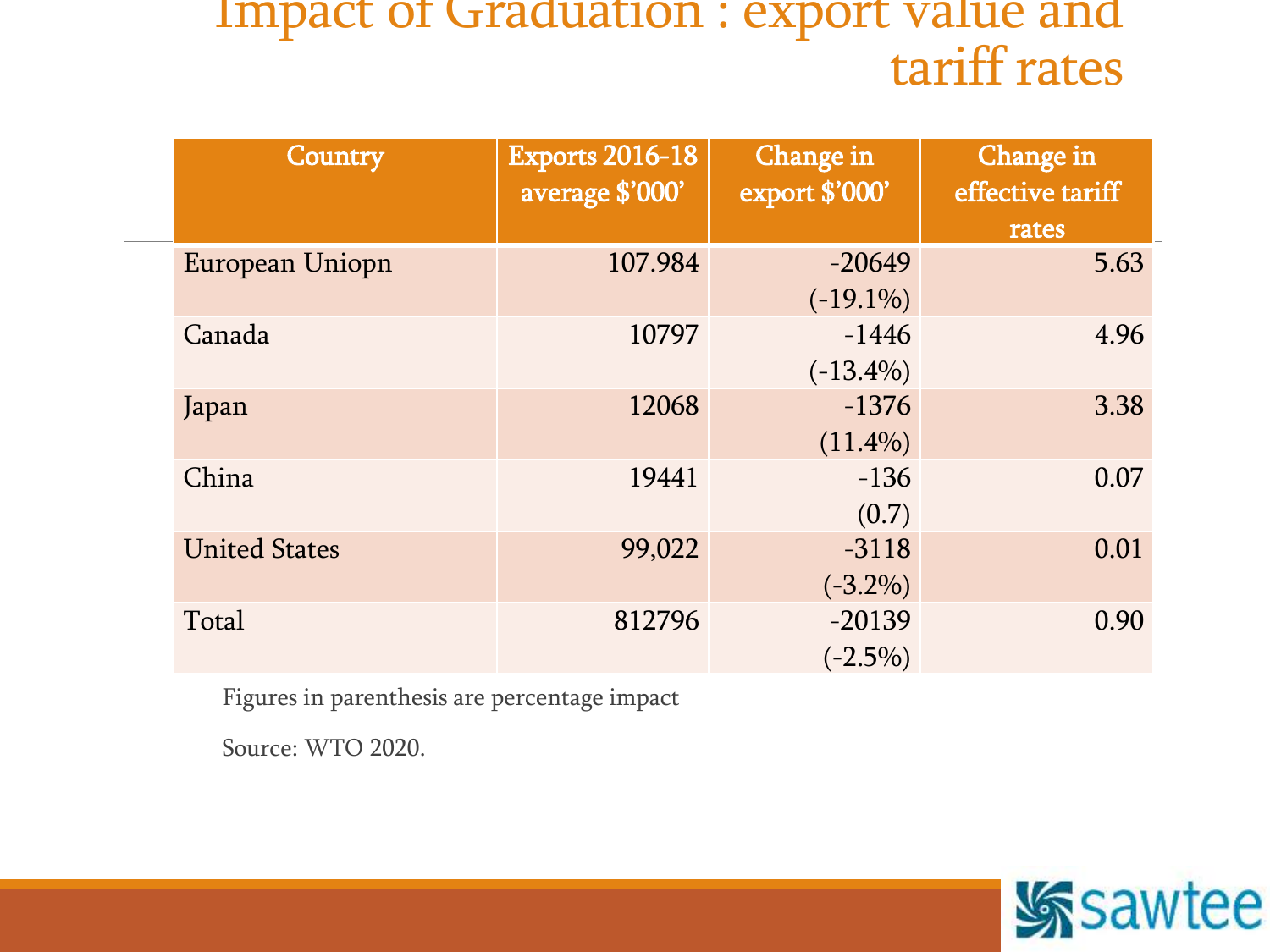## Impact of Graduation : Development Cooperation

- ADB and  $\bullet$  $WBG - main$ development financing partners not contingent on LDC status.
- Impact of  $\bullet$ graduation would be minimal



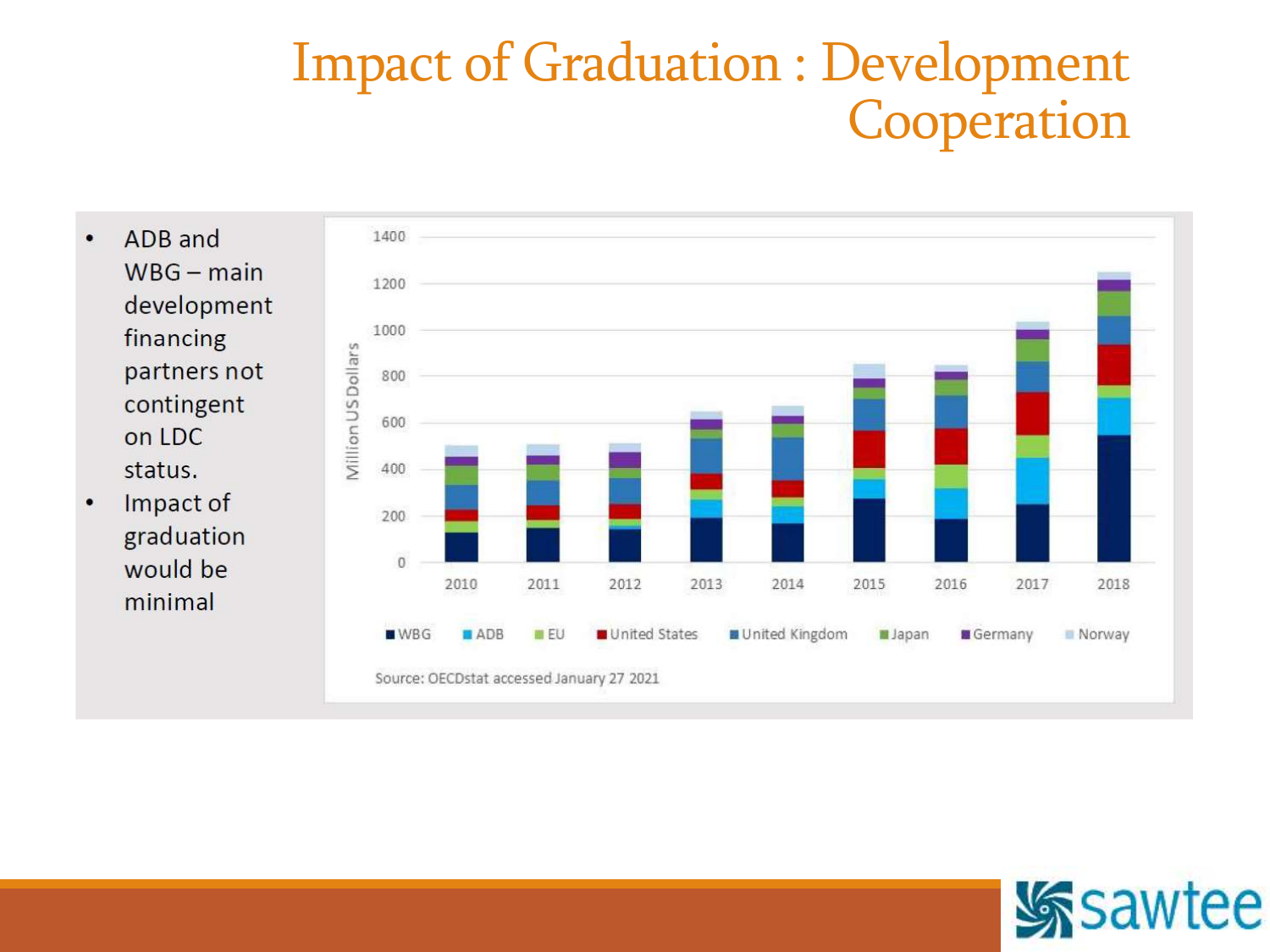## Impact of Graduation : Others

- UN-increase in contribution to the peace keeping, criminal tribunal, ITU and WIPO budget,
- **Travel support for a 5-member country delegation to attend** the UN GA- can be extended for up to 5 years after graduation becomes effective,
- Scholarship and research- not significant. Most allow non-LDC applications.

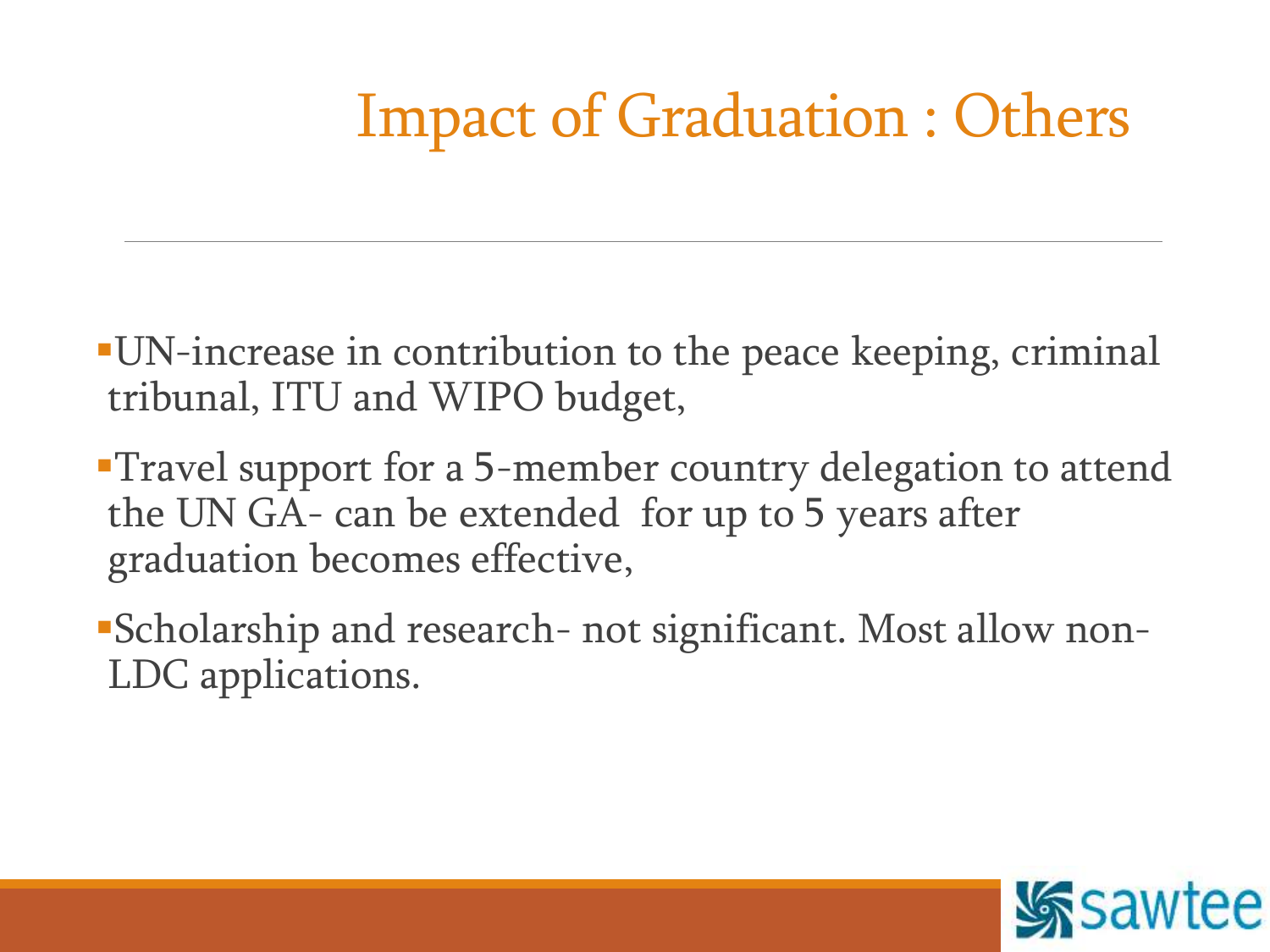## Impact of Graduation : Benefits

- **Recognition by international community of our** development efforts;
- Positive message to international community that Nepal is a dynamic and high potential economy;
- **Improved credit rating of the country;**
- Increased opportunities to mobilize resources in international capital markets,

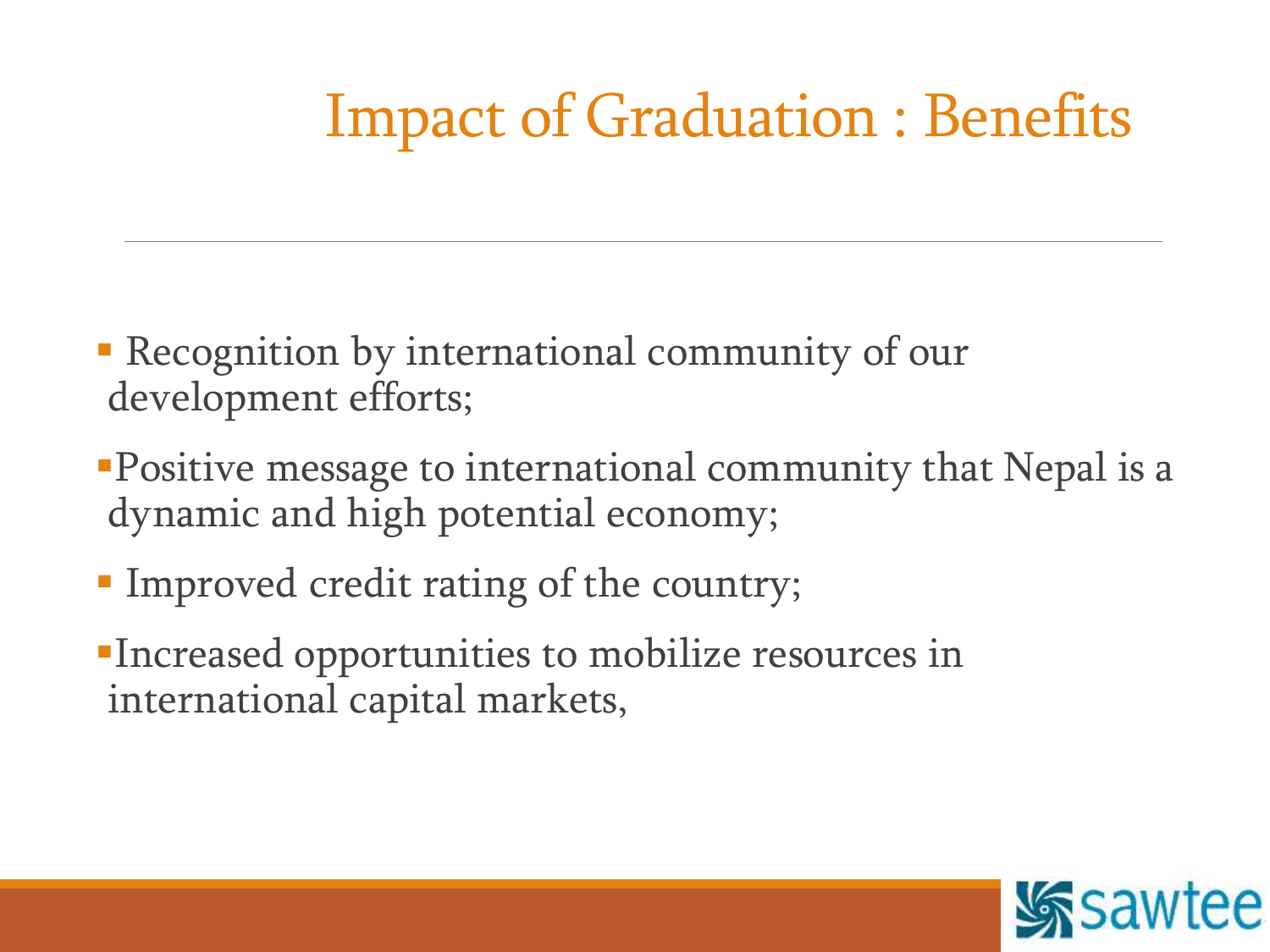### Moving forward : Transition strategies to adjust to phasing out

- Ensure national ownership of graduation: constitute interministerial LDC graduation task force, rope in all relevant constituencies - private sector, development and trade partners, think-tanks, civil society organizations etc.;
- Assess the implication of graduation on each of the sector individually;
- **Prepare smooth transition strategies identifying** requirements of further concessions, preferences and flexibilities in market access, development finance, regional and multilateral trade rules, technical assistance and capacity building;

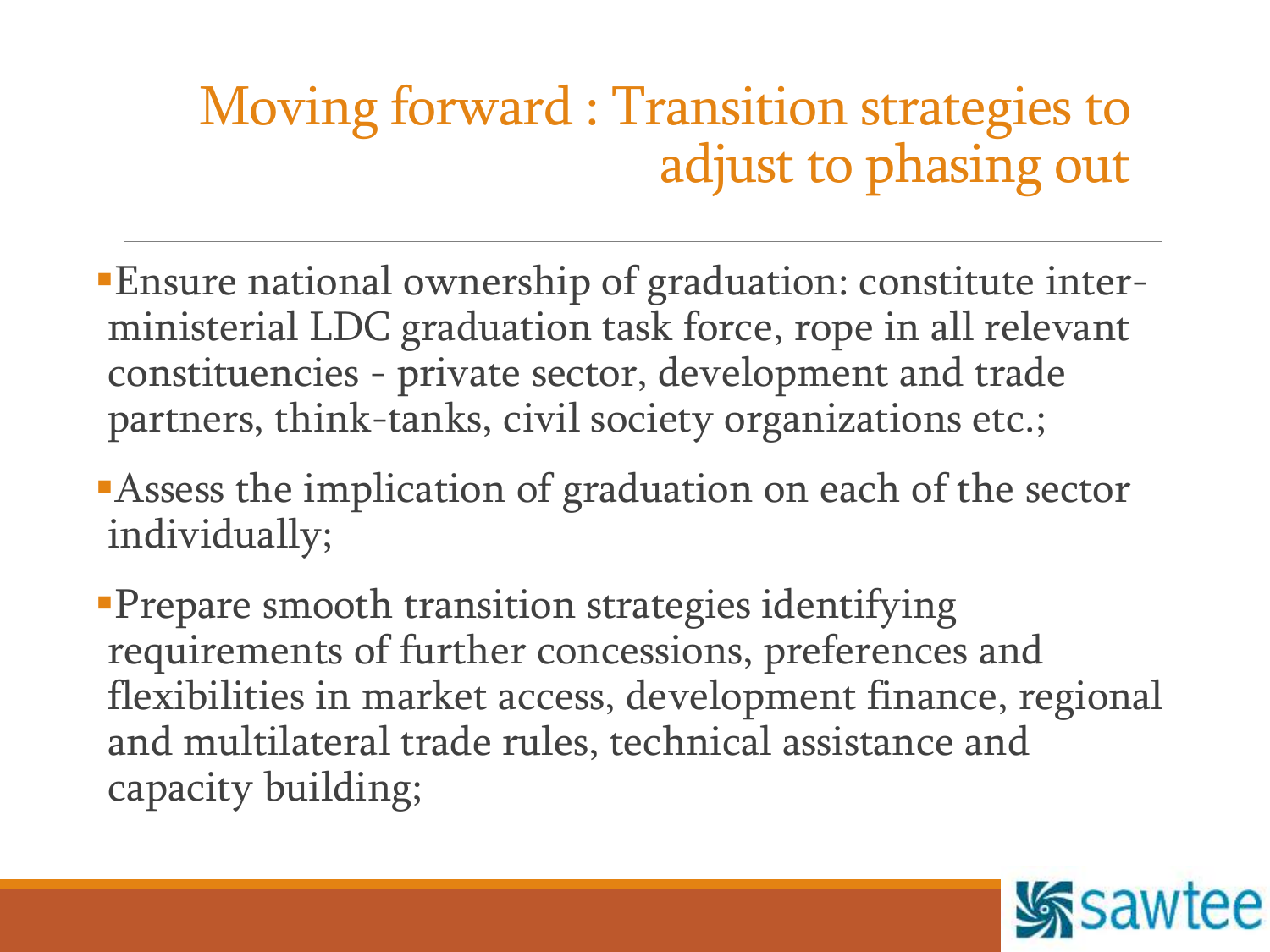Moving forward : Transition strategies to adjust to phasing out (contd…)

Negotiate for maximum transition period for duty free access for major exportable products;

- Explore how it can take advantage of non-LDC-specific preferential arrangements such as various GSP schemes for developing countries;
- Proactively engage LDCs Group/ prospective LDC graduates to negotiate to maintain the existing preferential treatments received as an LDC (such as TRIPS) to extend beyond the timeline of LDC graduation.
- Explore new financing opportunities including at the Asian Infrastructure Investment Bank and New Development Bank, and innovative mode for raising capital.

![](_page_26_Picture_5.jpeg)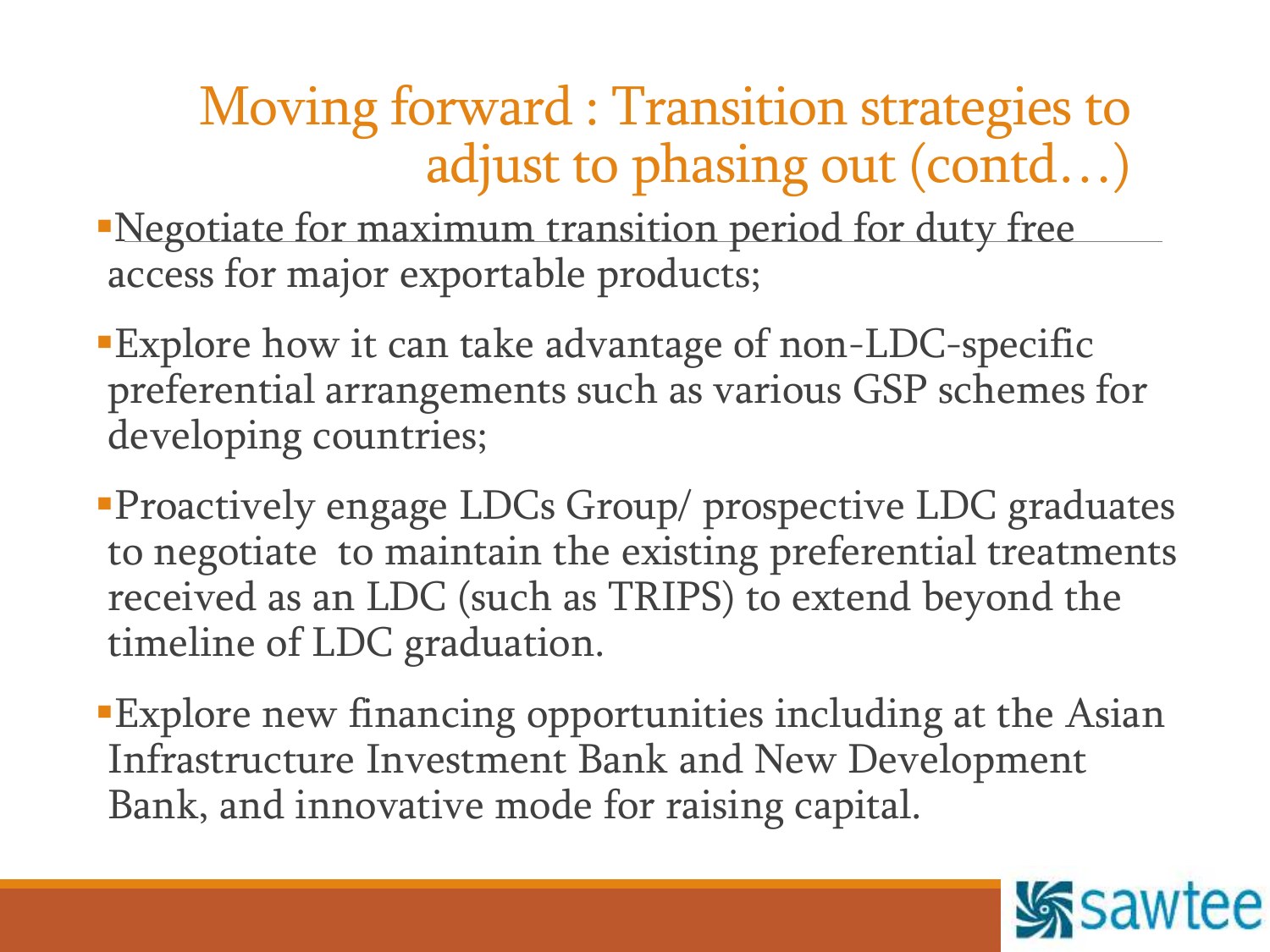#### Moving forward : Actions to improve competitiveness and reduce vulnerabilities

- Sustain high economic growth rates- improve investment climate identify and transform high potential sectors;
- Reduce infrastructure gaps and strengthen connectivity;
- Develop productive capacities-improve stock of productive resources, entrepreneurial capabilities and production linkages;
- Strengthen competitiveness- reduce trade and transaction costs, improve trade facilitation and logistics services;

![](_page_27_Picture_5.jpeg)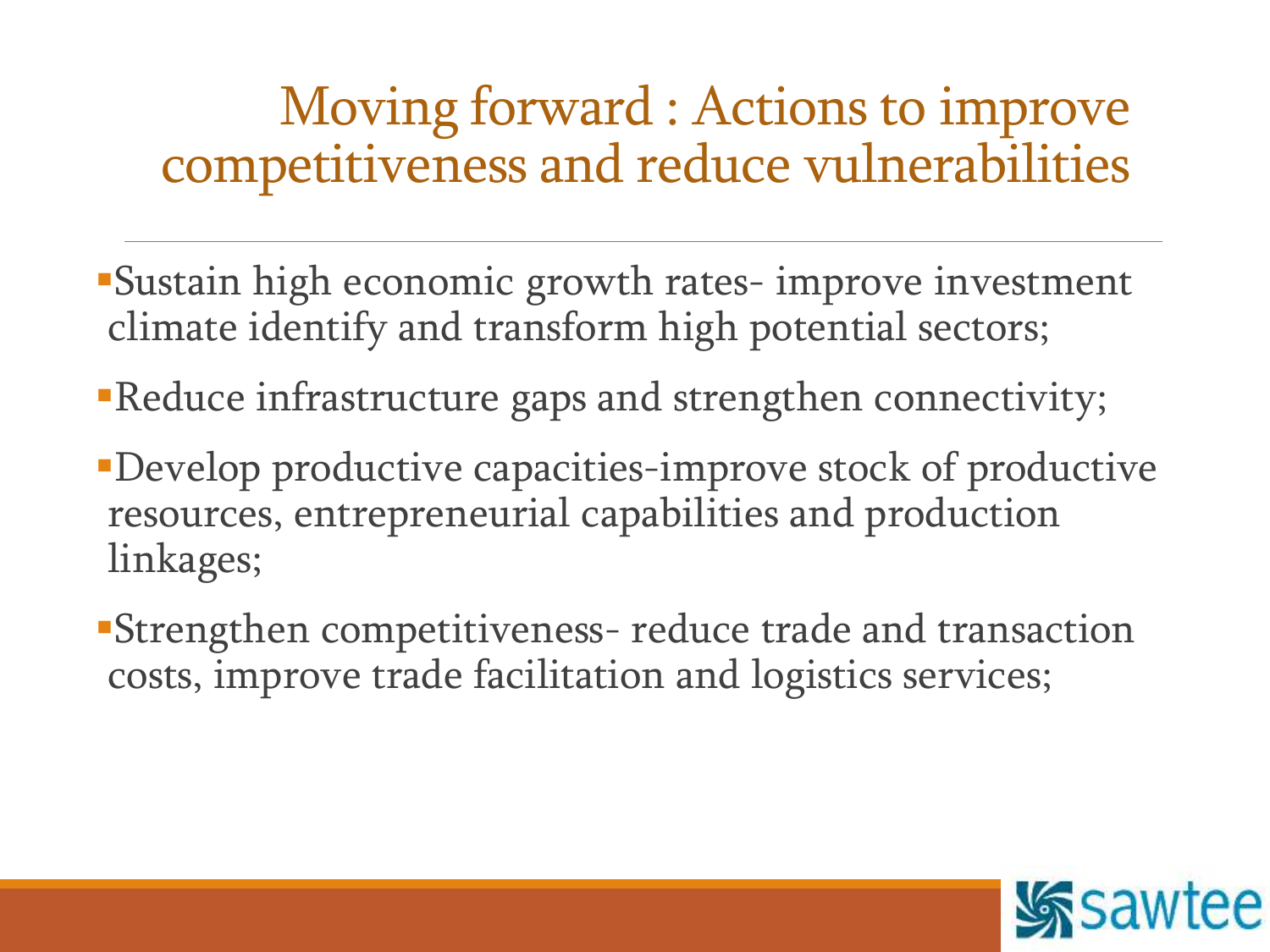#### Moving forward : Actions to improve competitiveness and reduce vulnerabilities

- Address vulnerability, reduce inequality and build resilience;
- **Investment in human resources and adopt policies for** structural transformation;
- **Reform institutions and governance system.**

![](_page_28_Picture_4.jpeg)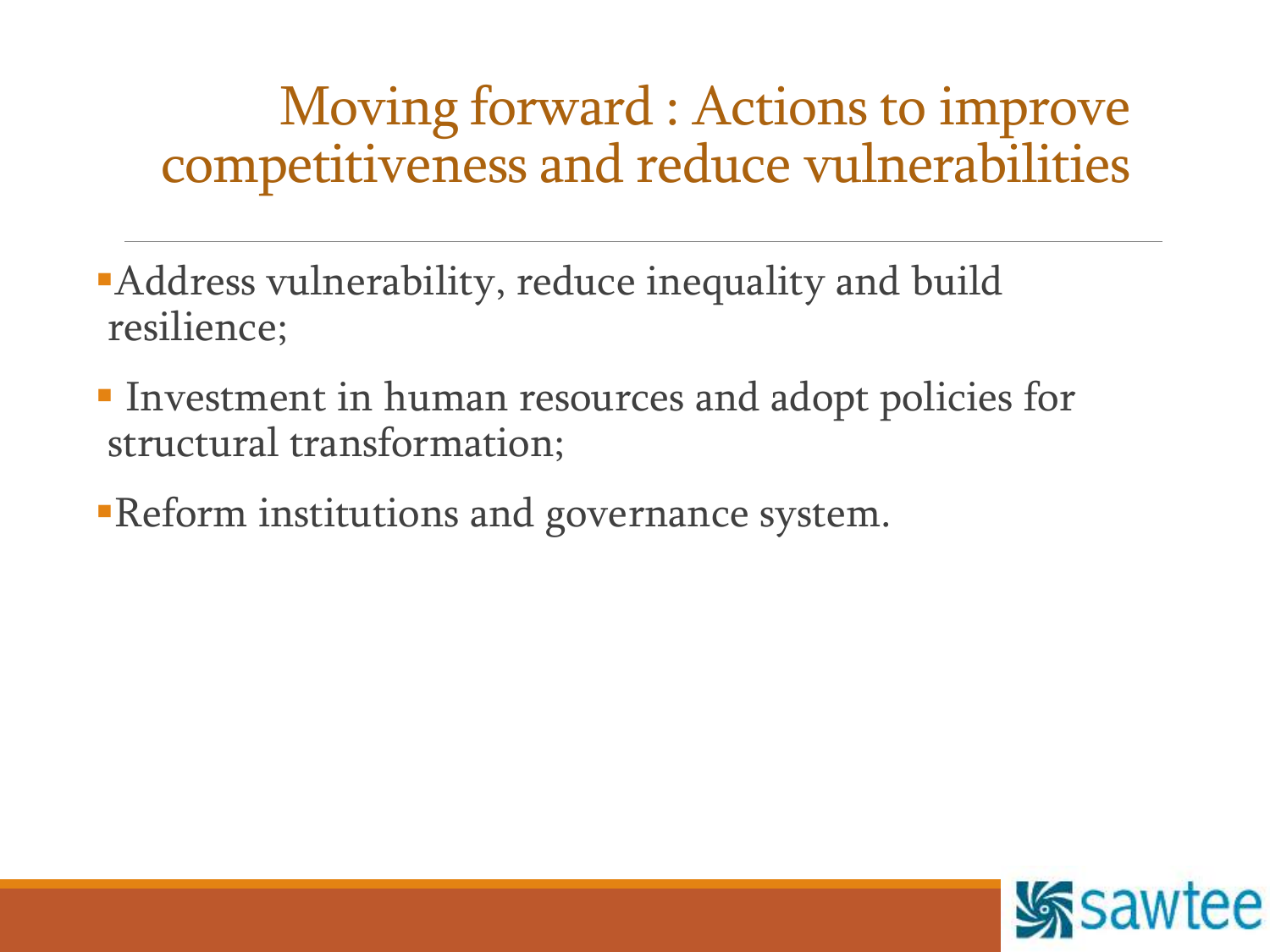# Thank you for your kind attention. comments/suggestions at [posh.pandey@sawtee.org](mailto:posh.pandey@sawtee.org)